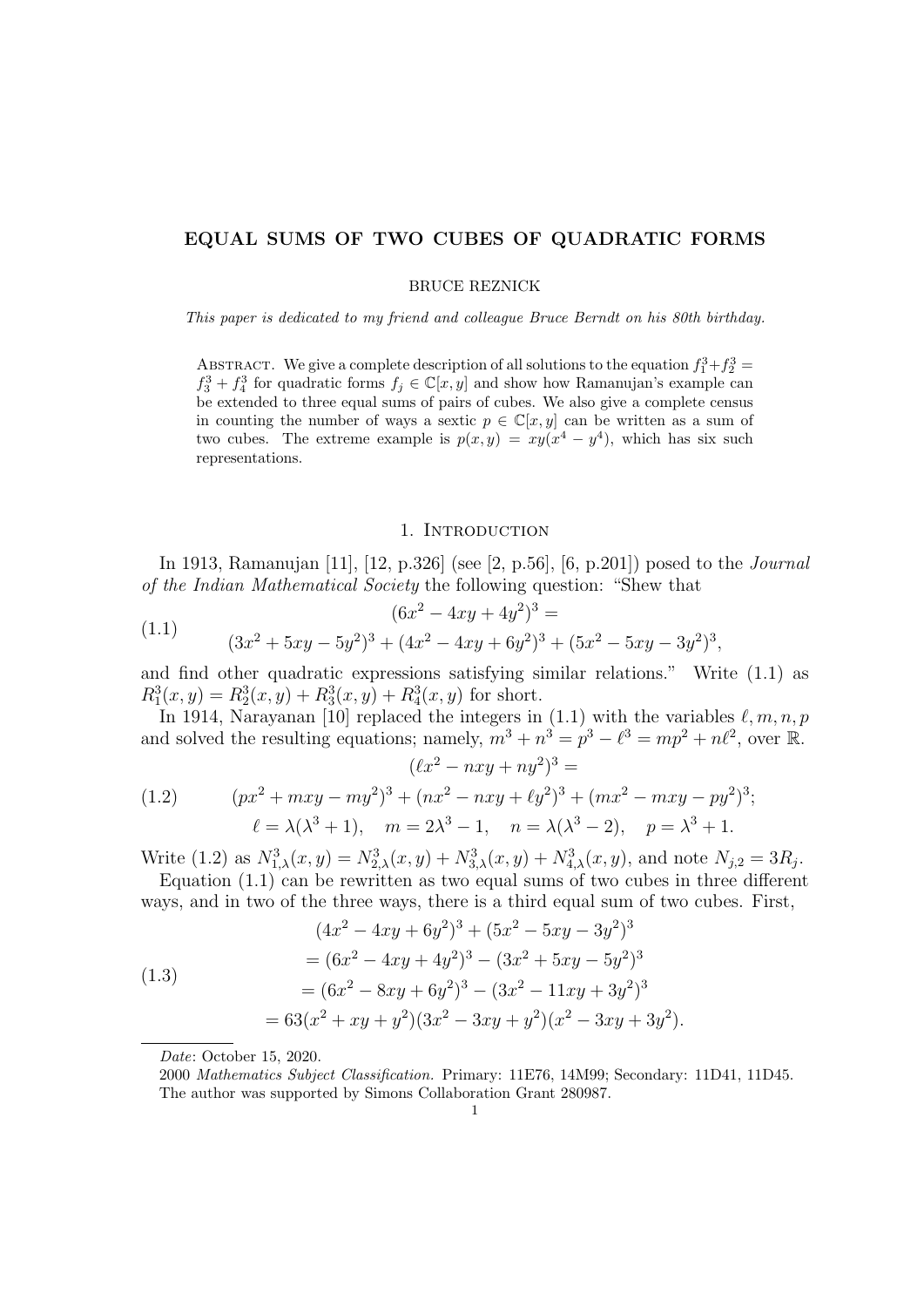We also have

(1.4)  
\n
$$
(6x^2 - 4xy + 4y^2)^3 - (5x^2 - 5xy - 3y^2)^3
$$
\n
$$
= (4x^2 - 4xy + 6y^2)^3 + (3x^2 + 5xy - 5y^2)^3
$$
\n
$$
= \left(\frac{94}{21}x^2 - \frac{8}{21}xy + \frac{94}{21}y^2\right)^3 + \left(\frac{23}{21}x^2 - \frac{199}{21}xy + \frac{23}{21}y^2\right)^3
$$
\n
$$
= (13x^2 - 23xy + 13y^2)(7x^2 + xy + y^2)(x^2 + xy + 7y^2),
$$

 $(a-2)$ 

and

(1.5) 
$$
(6x^2 - 4xy + 4y^2)^3 - (4x^2 - 4xy + 6y^2)^3
$$

$$
= (3x^2 + 5xy - 5y^2)^3 + (5x^2 - 5xy - 3y^2)^3
$$

$$
= 8(x - y)(x + y)(x^2 - xy + y^2)(19x^2 - 11xy + 19y^2).
$$

It can be shown that there is no third representation in (1.5). Furthermore, (1.4) follows from (1.3) (with the rows permuted) upon making the unimodular linear change of variables:  $(x, y) \rightarrow (\frac{5x-2y}{\sqrt{21}}, \frac{3x+3y}{\sqrt{21}})$ .

Comparable versions of these properties apply to the Narayanan formulas (see (1.14)). More to the point, up to transposition of terms, changes of variable and taking  $\lambda \in \mathbb{C}$ , we shall show that (1.2) *completely* describes the solution in binary quadratic forms  $f_j = f_j(x, y) \in \mathbb{C}[x, y]$  to

(1.6) 
$$
p = f_1^3 + f_2^3 = f_3^3 + f_4^3.
$$

Our analysis comes from looking at the equation in quadratic forms over  $\mathbb C$  and studying the properties of the common sum p.

We begin with some notations, following those in [15]. For  $m \geq 3$ , let  $\zeta_m = e^{\frac{2\pi i}{m}}$ and  $\omega = \zeta_3$ . Two forms in  $\mathbb{C}[x, y]$  are distinct if they are not proportional. The identity (1.6) is *honest* if the  $f_j$ 's are pairwise distinct. A *flip* of (1.6) is either of the two equivalent identities

(1.7) 
$$
p_1 = f_1^3 - f_3^3 = -f_2^3 + f_4^3, \qquad p_2 = f_1^3 - f_4^3 = -f_2^3 + f_3^3.
$$

There seems to be no obvious way of deriving  $p_1$  or  $p_2$  from p in (1.7). If (1.6) holds, we say that the family  $\mathcal{F} = \{\{f_1, f_2\}, \{f_3, f_4\}\}\$  represents p, with the understanding that two families F and G are identified if  $\{\{f_1^3, f_2^3\}, \{f_3^3, f_4^3\}\} = \{\{g_1^3, g_2^3\}, \{g_3^3, g_4^3\}\};$ we do not care about the order of the summands, or powers of  $\omega$  multiplying the quadratics. For a sextic form  $p \in \mathbb{C}[x, y]$ , we define  $N(p)$  to be the number of pairwise-nonsimilar families  $\mathcal F$  representing  $p$ .

If  $M(x, y) = (\alpha x + \beta y, \gamma x + \delta y)$  is an invertible linear change of variables (or linear change for short), and  $f \in \mathbb{C}[x, y]$  is a form, define  $f \circ M$  by  $(f \circ M)(x, y) =$  $f(\alpha x + \beta y, \gamma x + \delta y)$ . A scaling is a linear change in which  $\beta = \gamma = 0$ . If deg  $f = d$ , and  $\delta = \alpha$  in a scaling M, then  $f \circ M = \alpha^d f$ , If M is a linear change, and  $g = f \circ M$ , then f and g are similar, and if  $\mathcal{G} = \mathcal{F} \circ M$ , the F and G will also be called similar.

More generally, suppose the equation

$$
(1.8) \t\t\t p = f_1^3 + f_2^3
$$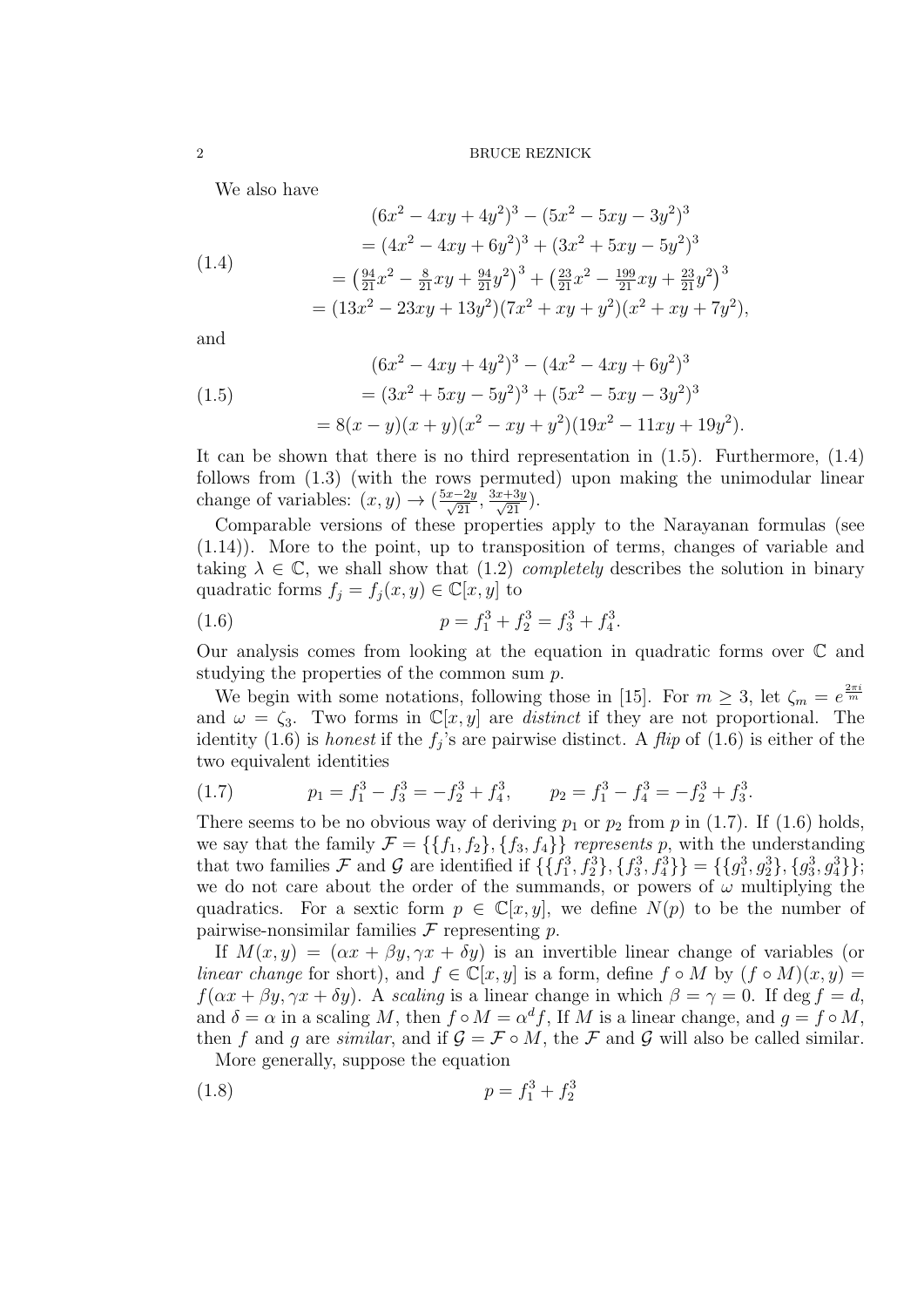holds. If M is a linear change, then (1.8) implies that  $p \circ M = (f_1 \circ M)^3 + (f_2 \circ M)^3$ . It may happen that  $p = p \circ M$ , but that  $\{(f_1 \circ M)^3, (f_2 \circ M)^3\} \neq \{f_1^3, f_2^3\}$ : this seems to be the inherent mechanism behind multiple representations.

The following underlying identity is central to our analysis. For  $\alpha \in \mathbb{C}$ ,

(1.9) 
$$
(\alpha x^2 - xy + \alpha y^2)^3 + \alpha (-x^2 + \alpha xy - y^2)^3 = (\alpha^2 - 1)(\alpha x^3 + y^3)(x^3 + \alpha y^3).
$$

(This can easily be verified by setting  $v = x^2 + y^2$  and  $w = xy$  and noting that  $v^3 - 3vw^2 = x^6 + y^6$ .) Observe that the sum is a quadratic in  $\{x^3, y^3\}$ , and so if  $(x, y) \mapsto (\omega x, \omega^2 y)$ , then the sum is unchanged, although the summands are changed. Writing  $\alpha = \lambda^3$ , we can bring in the outside coefficient and obtain

$$
(\lambda^3 x^2 - xy + \lambda^3 y^2)^3 + (-\lambda x^2 + \lambda^4 xy - \lambda y^2)^3
$$
  
=  $(\lambda^3 \omega^2 x^2 - xy + \lambda^3 \omega y^2)^3 + (-\lambda \omega^2 x^2 + \lambda^4 xy - \lambda \omega y^2)^3$   
=  $(\lambda^3 \omega x^2 - xy + \lambda^3 \omega^2 y^2)^3 + (-\lambda \omega x^2 + \lambda^4 xy - \lambda \omega^2 y^2)^3$   
=  $p_{1,\lambda}(x, y) := (\lambda^6 - 1)(\lambda^3 x^3 + y^3)(x^3 + \lambda^3 y^3).$ 

Write the summands in (1.10) as:

(1.11) 
$$
F_{1,\lambda}(x,y) = \lambda^3 x^2 - xy + \lambda^3 y^2, \quad F_{2,\lambda}(x,y) = -\lambda x^2 + \lambda^4 xy - \lambda y^2,
$$

$$
F_{3,\lambda}(x,y) = F_{1,\lambda}(\omega x, \omega^2 y), \quad F_{4,\lambda}(x,y) = F_{2,\lambda}(\omega x, \omega^2 y),
$$

$$
F_{5,\lambda}(x,y) = F_{1,\lambda}(\omega^2 x, \omega y), \quad F_{6,\lambda}(x,y) = F_{2,\lambda}(\omega^2 x, \omega y).
$$

If  $\lambda = 0$  or  $\lambda^6 = 1$ , then the identities of (1.10) are not honest, so we shall assume that  $\lambda(\lambda^6-1) \neq 0.$  Let  $\mathcal{F}_{1,\lambda} = \{\{F_{1,\lambda}, F_{2,\lambda}\}, \{F_{3,\lambda}, F_{4,\lambda}\}\}, \mathcal{F}_{2,\lambda} = \{\{F_{3,\lambda}, F_{4,\lambda}\}, \{F_{5,\lambda}, F_{6,\lambda}\}\}\$ and  $\mathcal{F}_{3,\lambda} = \{ \{F_{5,\lambda}, F_{6,\lambda} \}, \{F_{1,\lambda}, F_{2,\lambda} \} \}.$  Observe that under the scaling  $(x, y) \mapsto$  $(\omega x, \omega^2 y), \mathcal{F}_{1,\lambda} \mapsto \mathcal{F}_{2,\lambda} \mapsto \mathcal{F}_{3,\lambda} \mapsto \mathcal{F}_{1,\lambda}$ . Thus the three sets of equations  $F_{1,\lambda}^3 + F_{2,\lambda}^3 =$  $F_{3,\lambda}^3 + F_{4,\lambda}^3$ ,  $F_{1,\lambda}^3 + F_{2,\lambda}^3 = F_{5,\lambda}^3 + F_{6,\lambda}^3$ , and  $F_{3,\lambda}^3 + F_{4,\lambda}^3 = F_{5,\lambda}^3 + F_{6,\lambda}^3$  are similar to each other. The "cleanest" versions of the flips come from  $\mathcal{F}_{2,\lambda}$ :

(1.12) 
$$
F_{4,\lambda}^{3}(x,y) - F_{5,\lambda}^{3}(x,y) = -F_{3,\lambda}^{3}(x,y) + F_{6,\lambda}^{3}(x,y) = p_{2,\lambda}(x,y) :=
$$

$$
((1+\lambda^{6})x^{3} + 3\lambda^{3}x^{2}y - \lambda^{3}y^{3})(-\lambda^{3}x^{3} + 3\lambda^{3}xy^{2} + (1+\lambda^{6})y^{3});
$$

(1.13) 
$$
F_{4,\lambda}^{3}(x,y) - F_{6,\lambda}^{3}(x,y) = F_{5,\lambda}^{3}(x,y) - F_{3,\lambda}^{3}(x,y) = p_{3,\lambda}(x,y) :=
$$

$$
3\sqrt{-3} xy(x-y)(x+y)(\lambda^{3}x+y)(x+\lambda^{3}y).
$$

We now present some symmetries of (1.10). Since  $F_{j,-\lambda}(x,y) = -F_{j,\lambda}(x,-y)$ ,  $\mathcal{F}_{j,-\lambda}(x,y)$ is similar to  $\mathcal{F}_{j,\lambda}$ . Further,  $F_{1,\lambda^{-1}} = -\lambda^{-4} F_{2,\lambda}$  and  $F_{2,\lambda^{-1}} = -\lambda^{-4} F_{1,\lambda}$ , etc., so  $\mathcal{F}_{j,\lambda^{-1}}$ is similar to  $\mathcal{F}_{j,\lambda}$ . Under the unimodular linear change

$$
(x,y) \mapsto \frac{1}{\sqrt{1-\lambda^6}}(\lambda^3 x + y, -(x + \lambda^3 y)),
$$

the system of identities

$$
F_{1,\lambda}^3(x,y) + F_{2,\lambda}^3(x,y) = F_{3,\lambda}^3(x,y) + F_{4,\lambda}^3(x,y) = F_{5,\lambda}^3(x,y) + F_{6,\lambda}^3(x,y)
$$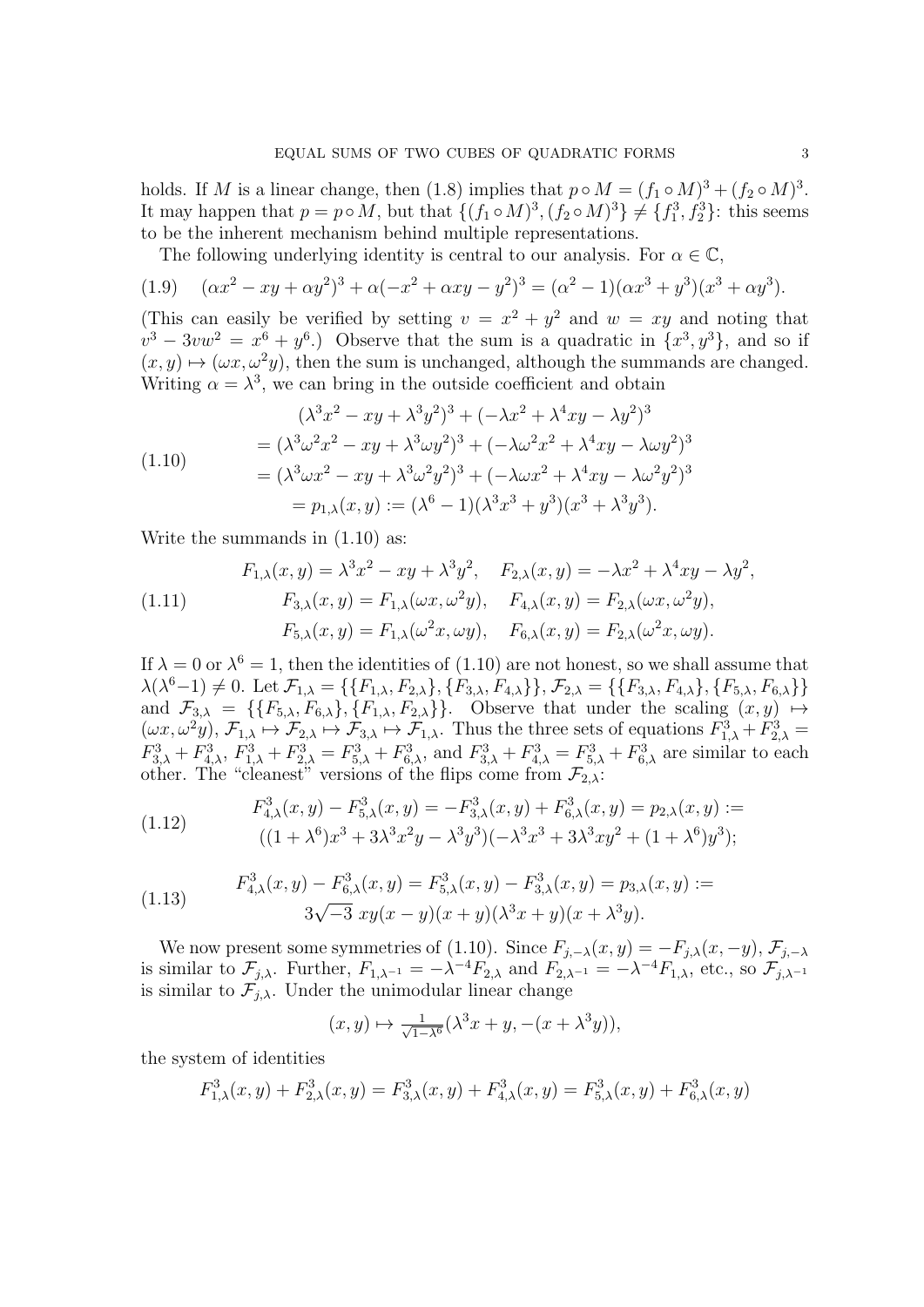becomes

$$
F_{7,\lambda}^3(x,y) + F_{8,\lambda}^3(x,y) = -F_{3,\lambda}^3(x,y) + F_{6,\lambda}^3(x,y) = -F_{5,\lambda}^3(x,y) + F_{4,\lambda}^3(x,y);
$$
  
\n
$$
F_7(x,y) = \frac{1}{1-\lambda^6} \left( (2\lambda^3 + \lambda^9)x^2 + (1+5\lambda^6)xy + (2\lambda^3 + \lambda^9)y^2 \right),
$$
  
\n
$$
F_8(x,y) = -\frac{\lambda}{1-\lambda^6} \left( (1+2\lambda^6)x^2 + (5\lambda^3 + \lambda^9)xy + (1+2\lambda^6)y^2 \right).
$$

Of course,  $p_1(x, y) \mapsto p_2(x, y)$  under this linear change. This means that each  $\mathcal{F}_{i,\lambda}$  is similar to one of its flips.

If we make the linear change  $(x, y) \mapsto (x + \omega^2 y, x + \omega y)$  into (1.10), we obtain an enhanced version of (1.2), with a third sum:

(1.14) 
$$
N_{4,\lambda}^3(x,y) + N_{3,\lambda}^3(x,y) = -N_{2,\lambda}^3(x,y) + N_{1,\lambda}^3(x,y)
$$

$$
= (-px^2 + (m+2p)xy - py^2)^3 + (\ell x^2 + (n-2\ell)xy + \ell y^2)^3.
$$

Upon continuing with the linear change which takes  $(1.10)$  into  $(1.12)$ , we get a flipped version of (1.2) and another third equal sum, but with denominators. A slightly different linear change gives a simple version in  $\mathbb{Q}(\lambda)[x, y]$ : under  $(x, y) \mapsto$  $(x - \sqrt{-3} y, x + \sqrt{-3} y)$ , and multiplication by  $-1$ , (1.10) becomes

$$
((1 - 2\lambda^3)x^2 + 3(1 + 2\lambda^3)y^2)^3 + (\lambda(2 - \lambda^3)x^2 - 3\lambda(2 + \lambda^3)y^2)^3
$$
  
=  $((1 + \lambda^3)x^2 + 6\lambda^3xy + 3(1 - \lambda^3)y^2)^3 + (-\lambda(1 + \lambda^3)x^2 - 6\lambda xy + 3\lambda(1 - \lambda^3)y^2)^3$   
=  $((1 + \lambda^3)x^2 - 6\lambda^3xy + 3(1 - \lambda^3)y^2)^3 + (-\lambda(1 + \lambda^3)x^2 + 6\lambda xy + 3\lambda(1 - \lambda^3)y^2)^3$ .

It is also worth noting that under the linear change  $(x, y) \mapsto (x + \tau y, -i(\tau x - y)),$  $\tau = \sqrt{1 - \lambda^6} - i\lambda^3$ , (which is invertible provided  $\lambda^6 \neq 1$ ), (1.13) becomes an equation of the shape  $(ax^2 + bxy + ay^2)^3 + (ax^2 - bxy + ay^2)^3 = (rx^2 + sy^2)^3 + (sx^2 + ry^2)^3$ , and  $p_{3,\lambda}$  becomes a multiple of  $x^6 + (4\lambda^6 - 1)x^4y^2 + (4\lambda^6 - 1)x^2y^4 + y^6$ . This phenomenon is explored in Theorem 3.1.

This paper has two parts. The main result of the first part is the following theorem.

**Theorem 1.1.** Every honest identity (1.6) for binary sextics is similar to some  $\mathcal{F}_{2,\lambda}$ with  $\lambda(\lambda^6 - 1) \neq 0$ , up to a possible flip.

There is a crucial intermediate step in the proof of Theorem 1.1. Any four binary quadratic forms are linearly dependent, and a given dependence is not affected by a linear change. We shall say that an honest (1.6) is an identity of  $Type(T)$  for  $T \in \mathbb{C}$ if, perhaps after a flip, the following two equations hold:

(1.15) 
$$
f_1^3 + f_2^3 = f_3^3 + f_4^3, \qquad f_1 + f_2 = T(f_3 + f_4).
$$

We show (see Lemma 4.2) that  $T(T^3 - 1) \neq 0$  in an honest family of Type(T). Of course, the same equation is both Type(T) and Type( $T^{-1}$ ), and factors of  $\omega^k$  do not matter.

The following identities show that (1.2) and (1.9) are both of Type( $\lambda^2$ ):

$$
N_{2,\lambda}^3 + N_{4,\lambda}^3 = N_{1,\lambda}^3 - N_{3,\lambda}^3, \quad N_{2,\lambda} + N_{4,\lambda} = \lambda^2 (N_{1,\lambda} - N_{3,\lambda});
$$
  

$$
F_{5,\lambda}^3 - F_{3,\lambda}^3 = F_{4,\lambda}^3 - F_{6,\lambda}^3, \quad F_{5,\lambda} - F_{3,\lambda} = \lambda^2 (F_{4,\lambda} - F_{6,\lambda}).
$$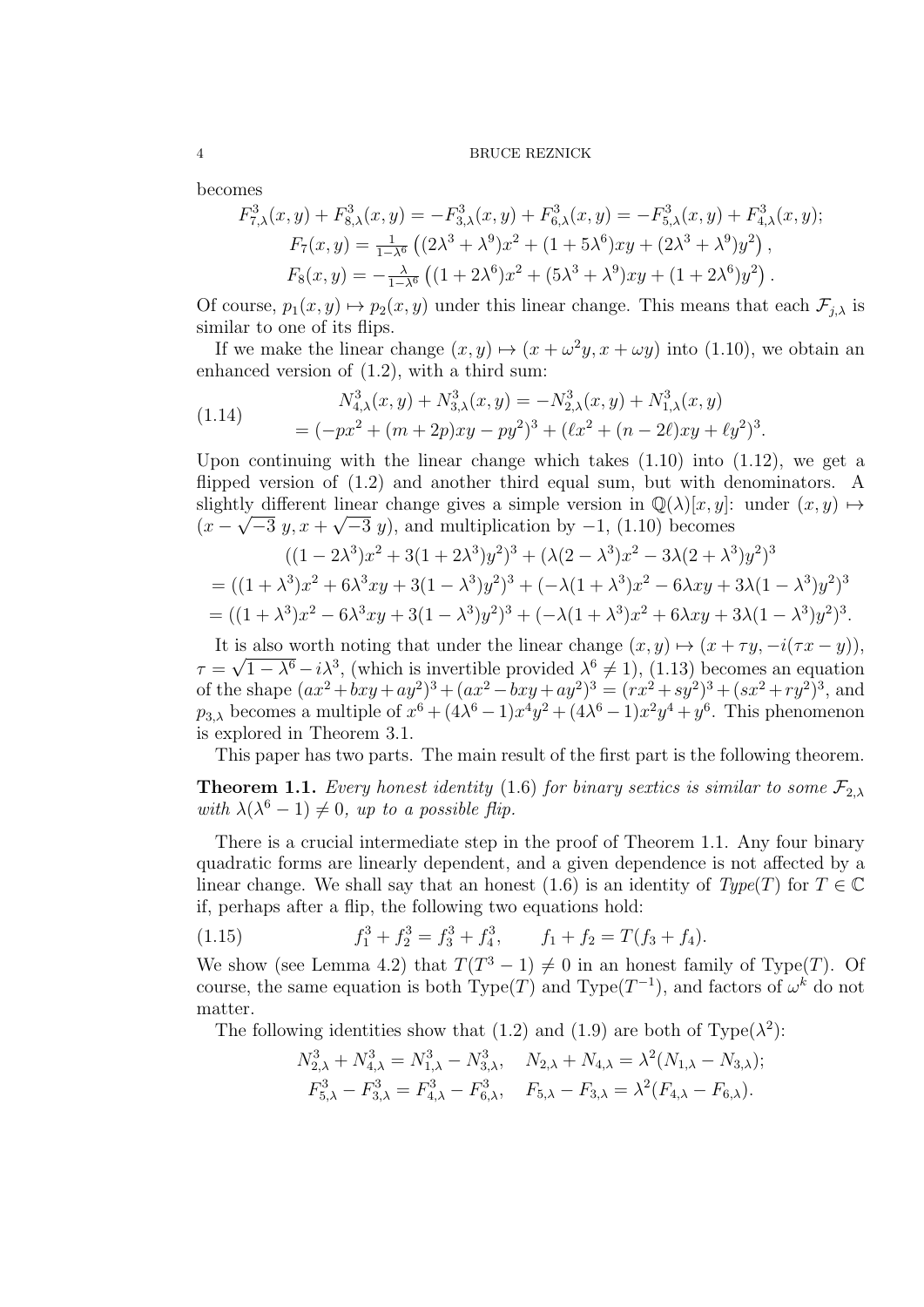We prove Theorem 1.1 in two stages. After a few technical lemmas, we show that after a linear change, for any honest solution  $(1.6)$ ,  $f_1$  and  $f_2$  are both even and that  $f_3$  and  $f_4$  are not (see Corollary 2.5). We then determine all honest (1.6) in which  $f_3, f_4$  are not both even, but  $f_3^3 + f_4^3$  is (see Theorems 3.1, 3.2) and show that they must be of  $Type(T)$  for some T. (Geometrically, this says that any quadratic curve which lies on the surface  $z_1^3 + z_2^3 + z_3^3 + z_4^3 = 0$  must in fact lie on the intersection of the surface with a hyperplane  $z_i + z_j + T(z_k + z_\ell) = 0$  for some permutation of the indices.) We finally show that any two honest solutions of  $(1.6)$  of Type(T) are similar (Theorem 4.3), and are similar to (1.10) (or (1.2)) with  $T = \lambda^2$ . Sándor [18] proved in 1996, using different methods, that any solution to  $(1.6)$  must be  $Type(T)$ for some T, and that two such solutions in  $\mathbb{Q}[x, y]$  with the same T must be similar.

We also explore solutions to (1.6) with  $f_j \in \mathbb{Q}[x, y]$ . If such an equation has type  $T = \lambda^2$ , then it is clear from linear algebra that  $T \in \mathbb{Q}$ . If  $\lambda \in \mathbb{Q}$ , then (1.14) lies in  $\mathbb{Q}[x, y]$ . The preprint version of this paper contained a conjecture that this condition is necessary, as well as sufficient. The referee pointed out that this was not correct, with suggestions to the correct result and its proof. We show at the end of the paper (Theorem 7.4) that the solutions in  $\mathbb{Q}[x, y]$  occur precisely for T which are  $a^2 + 3b^2$ for  $a, b \in \mathbb{Q}$ . Sándor had also proved this, in a different way, in [18].

In the second part of the paper, we give a complete description of  $N(p)$ , the number of different ways that a binary sextic form is a sum of two cubes. A key result (see Theorem 5.1) is that a form  $p$  (of degree 3k) is a sum of two cubes if and only if  $p = h_1 h_2 h_3$  where the  $h_j$ 's are distinct, but linearly dependent. There are two important families of sextics: for  $t \in \mathbb{C}$ , let

$$
(1.16) \qquad A_t(x,y) := x^6 + tx^4y^2 + tx^2y^4 + y^6, \qquad B_t(x,y) := x^6 + tx^3y^3 + y^6.
$$

Observe that  $p_{1,\lambda} = \lambda^3(\lambda^6 - 1)B_{\lambda^3 + \lambda^{-3}}$ , and as we have seen,  $p_{3,\lambda}$  is similar to  $A_{4\lambda^6 - 1}$ . Every  $A_t$  and  $B_t$  is thus similar to  $p_{1,\lambda}$  or  $p_{3,\lambda}$  for  $\lambda$  with  $\lambda(1-\lambda^6) \neq 0$  except for  $A_{-1}, A_3, B_{\pm 2}.$ 

We give a census of  $N(p)$  for binary sextics: (i) a binary sextic p is a sum of two cubes (that is,  $N(p) \ge 1$ ) if and only if  $p = \ell^3 q$ , where  $\ell$  is linear and q is a square-free cubic or p is similar to  $q(x^2, y^2)$ , where q is a square-free cubic (see Theorem 5.3); (ii) a binary sextic p has  $N(p) = 2$  if and only if p is similar to  $A_t$  for  $t \in \mathbb{C}$ , except that  $N(A_3) = 0$ ,  $N(A_{-1}) = 1$ ,  $N(A_0) = N(A_{15}) = 4$  and  $N(A_{-5}) = 6$  (see Theorem 5.4); (iii) a binary sextic p has  $N(p) = 3$  if and only if p is similar to  $B_t$  for  $t \in \mathbb{C}$ , except that  $N(B_{\pm 2}) = 0$ ,  $N(B_0) = 4$  and  $N(B_{\pm 5\sqrt{-2}}) = 6$ , (see Theorem 5.5); (iv) up to similarity, there are two sextics with  $N(p) > 3$ :

(1.17) 
$$
Q_1(x,y) = x^6 + y^6 \text{ or } Q_2(x,y) = xy(x^4 - y^4).
$$

To be specific,  $Q_1$  is similar to  $A_0$ ,  $A_{15}$ ,  $B_0$  and  $N(Q_1) = 4$  and  $Q_2$  is similar to  $A_{-5}$ and  $B_{\pm 5\sqrt{-2}}$  and  $N(Q_2) = 6$  (see Theorem 5.6). Section six gives some extra attention to the representations of  $Q_1, Q_2$  and their similarities.

In the final section, we give some different directions that this study might go. We show that the classical Euler-Binet parameterization of equal sums of two cubes over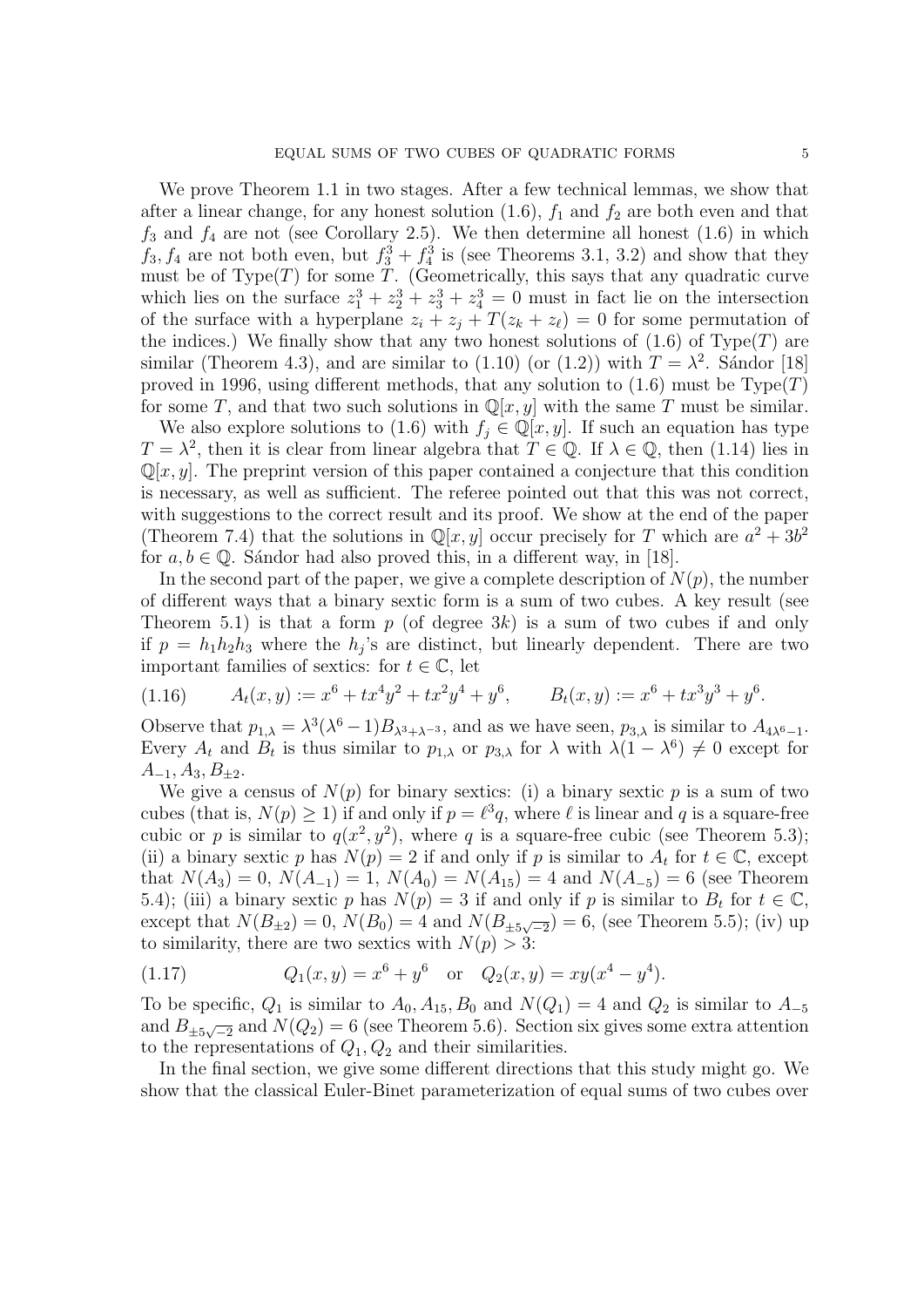$\mathbb Q$  is also valid over  $\mathbb C(x_1,\ldots,x_n)$  (see Theorem 7.1 and Corollary 7.2). We apply the usual "point addition" of points on the curve  $x_1^3 + x_2^3 = x_3^3 + x_4^3 = A$  to show that  $(F_{1,\lambda}, F_{2,\lambda})^{\alpha}$  + " $(F_{3,\lambda}, F_{4,\lambda}) = (F_{5,\lambda}, F_{6,\lambda})$  (see Theorem 7.3); the denominators disappear. We show, separately, that a flip of the Euler-Binet parameterization can be added to find a third representation as a sum of cubes of polynomials (see (7.14).) Finally, we present a few previous results from the huge literature, including those of S´andor [18], which when combined with Euler-Binet, allows us a quick proof of Theorem 7.4. Besides [18], we have not found a systematic analysis of (1.6) over  $\mathbb{C}[x, y]$ , and we have not found (1.9) or, indeed, any three-fold identities.

## 2. Preliminary lemmas

We begin with several old simple lemmas, giving proofs for completeness. The first is a special case of, for example, [15, Thm.1.1].

**Lemma 2.1.** If  $\{\alpha_k x + \beta_k y\}$ ,  $1 \leq k \leq r \leq 4$ , are pairwise distinct linear forms, then  $\{(\alpha_k x + \beta_k y)^3\}$  is linearly independent. In particular, if (1.6) holds and  $\{h_j\}$  is honest, then it cannot be the case that each  $h_j$  is even.

*Proof.* If  $r < 4$ , add more distinct linear forms to assume that  $r = 4$ . The matrix of  $\{(\alpha_j x+\beta_j y)^3\}$  with respect to the basis  $\{\binom{3}{i}\}$  $\{a_j^{3} \}$  $x^{3-i}y^i\}$  is  $[\alpha_j^{3-i} \beta_j^i]$ , which is Vandermonde, with determinant  $\prod_{1 \leq j < k \leq 4} (\alpha_j \beta_k - \alpha_k \beta_j)$ . This determinant is non-zero because each pair of linear forms is distinct.

Suppose  $p$  is a cubic form and

(2.1) 
$$
p(x,y) = (\alpha_1 x + \beta_1 y)^3 + (\alpha_2 x + \beta_2 y)^3 = (\alpha_3 x + \beta_3 y)^3 + (\alpha_4 x + \beta_4 y)^3.
$$

Then  $0 = p - p$  gives a formal linear dependence of four cubics, which must result from pairwise cancellation; that is, the original representations were the same.

Finally, by comparing coefficients, the equation

$$
(\alpha_1 x^2 + \beta_1 y)^3 + (\alpha_2 x^2 + \beta_2 y^2)^3 = (\alpha_3 x^2 + \beta_3 y^2)^3 + (\alpha_4 x^2 + \beta_4 y^2)^3
$$

implies  $(2.1)$ , and so cannot happen in an honest family.

**Lemma 2.2.** Suppose  $g_1, g_2 \in \mathbb{C}[x_1, \ldots, x_n]$  are distinct forms. Then for  $d \geq 2$ , the set  $\{g_1^{d-k}g_2^k : 0 \le k \le d\}$  is linearly independent.

*Proof.* Suppose  $\sum_{k=0}^{d} \lambda_k g_1^{d-k} g_2^k = 0$  for a non-zero choice of  $\{\lambda_k\}$ . Then

$$
\sum_{k=0}^d \lambda_k x^{d-k} y^k = \prod_{j=1}^d (\alpha_j x + \beta_j y) \implies \prod_{j=1}^d (\alpha_j g_1 + \beta_j g_2) = 0;
$$

thus  $\alpha_j g_1 + \beta_j g_2 = 0$  for some j, violating the distinctness hypothesis.

We need an old fact about simultaneous diagonalization; there doesn't seem to be a standard easy-to-find modern proof, a different proof is shown in [15, Thm.3.2].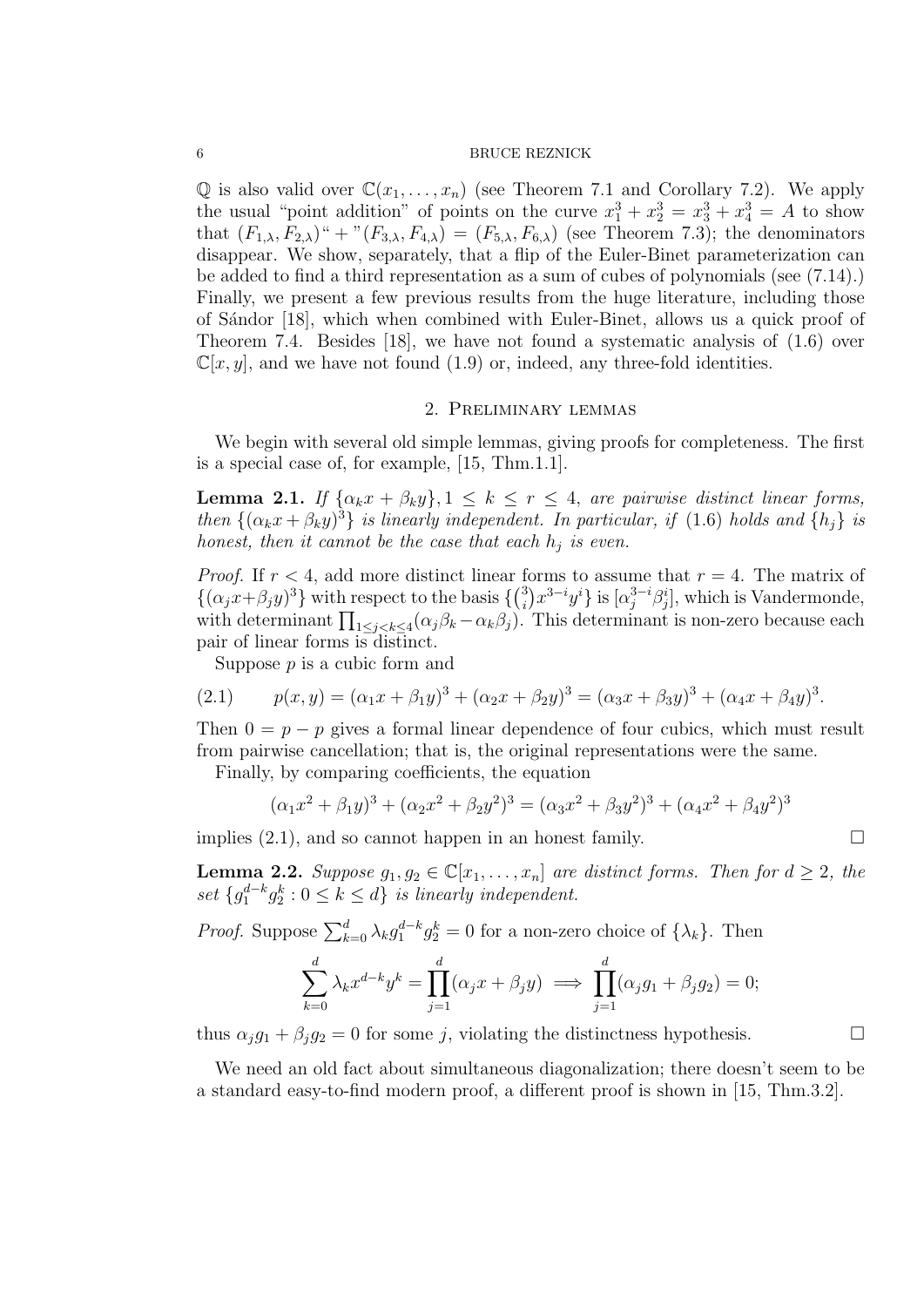**Theorem 2.3.** If  $f_1(x, y)$  and  $f_2(x, y)$  are relatively prime quadratic forms, then there is a linear change M so that  $f_1 \circ M$  and  $f_2 \circ M$  are both even.

*Proof.* We may assume  $rank(f_1) \geq rank(f_2) \geq 1$ , and after a preliminary linear change, take  $f_1(x, y) = x^2$  or  $x^2 + y^2$ . In the first case,  $rank(f_2) = 1$ , so  $f_2 = \ell^2$  for a linear  $\ell$  which can become y after a linear change, so  $(f_1, f_2) \to (x^2, y^2)$ . Otherwise, we have  $f_1(x, y) = x^2 + y^2$  and  $f_2(x, y) = ax^2 + 2bxy + cy^2$ . Since  $f_1$  and  $f_2$  are relatively prime,  $x \pm iy$  is not a factor of  $f_2$  and so  $a \pm 2bi - c \neq 0$ .

The quadratic  $\lambda f_1 + f_2$  has discriminant

$$
\Delta(\lambda) = 4(\lambda + a)(\lambda + c) - (2b)^2 = 4(\lambda^2 + (a + c)\lambda + (ac - b^2));
$$
  
\n
$$
Disc(\Delta(\lambda)) = 16((a + c)^2 - 4(ac - b^2)) = 16(a + 2bi - c)(a - 2bi - c) \neq 0.
$$

Thus there exist  $\lambda_1 \neq \lambda_2$  so that each quadratic  $\lambda_j f_1 + f_2$  is perfect square; that is,  $\lambda_j f_1 + f_2 = \ell_j^2$ . This implies that both  $f_1$  and  $f_2$  are linear combinations of  $\ell_1^2, \ell_2^2$ . A linear change taking  $(\ell_1, \ell_2) \mapsto (x, y)$  completes the diagonalization.

In order to apply Theorem 2.3, we need a small technical lemma.

**Lemma 2.4.** Suppose  $p = f_1^3 + f_2^3 = f_3^3 + f_4^3$  for quadratic  $f_1, f_2$  and  $f_1$  and  $f_2$  have a non-trivial common factor. Then  $\{f_1^3, f_2^3\} = \{f_3^3, f_4^3\}$ . Thus in any honest instance of  $(1.6)$ , the  $f_j$ 's are pairwise relatively prime.

*Proof.* Suppose  $\ell$  is a linear form and  $f_1 = \ell \ell_1$  and  $f_2 = \ell \ell_2$ . Then

$$
\ell^{3} | f_{3}^{3} + f_{4}^{3} = (f_{3} + f_{4})(f_{3} + \omega f_{4})(f_{3} + \omega^{2} f_{4}).
$$

Since the three factors on the right are quadratic,  $\ell$  must divide at least two of them; it follows that  $\ell$  divides both  $f_3$  and  $f_4$ . By writing  $f_3 = \ell \ell_3$  and  $f_4 = \ell \ell_4$ , we see that  $\ell_1^3 + \ell_2^3 = \ell_3^3 + \ell_4^3$ , and since the original equation was honest, the  $\ell_j$ 's are pairwise distinct. This is impossible by Lemma 2.1.  $\Box$ 

Putting the results of this section together, we have the following corollary.

**Corollary 2.5.** If an honest (1.6) holds, then after a linear change,  $f_1$  and  $f_2$  are even, (and hence so is  $p$ ), but  $f_3$  and  $f_4$  are not both even; thus

(2.2) 
$$
(ax^2 + bxy + cy^2)^3 + (dx^2 + exp + fy^2)^3
$$

is even, where  $(b, e) \neq (0, 0)$ .

#### 3. Even sums of the cubes of non-even quadratic forms

Our goal in this section is to show that every quadratic solution to  $(1.6)$  is a family of Type $(T)$  for some T.

How can it happen that  $f_3^3 + f_4^3$  is even when at least one of  $\{f_3, f_4\}$  is not even? An obvious case is

(3.1) 
$$
f_3(x,y) = ax^2 + bxy + cy^2, \qquad f_4(x,y) = ax^2 - bxy + cy^2,
$$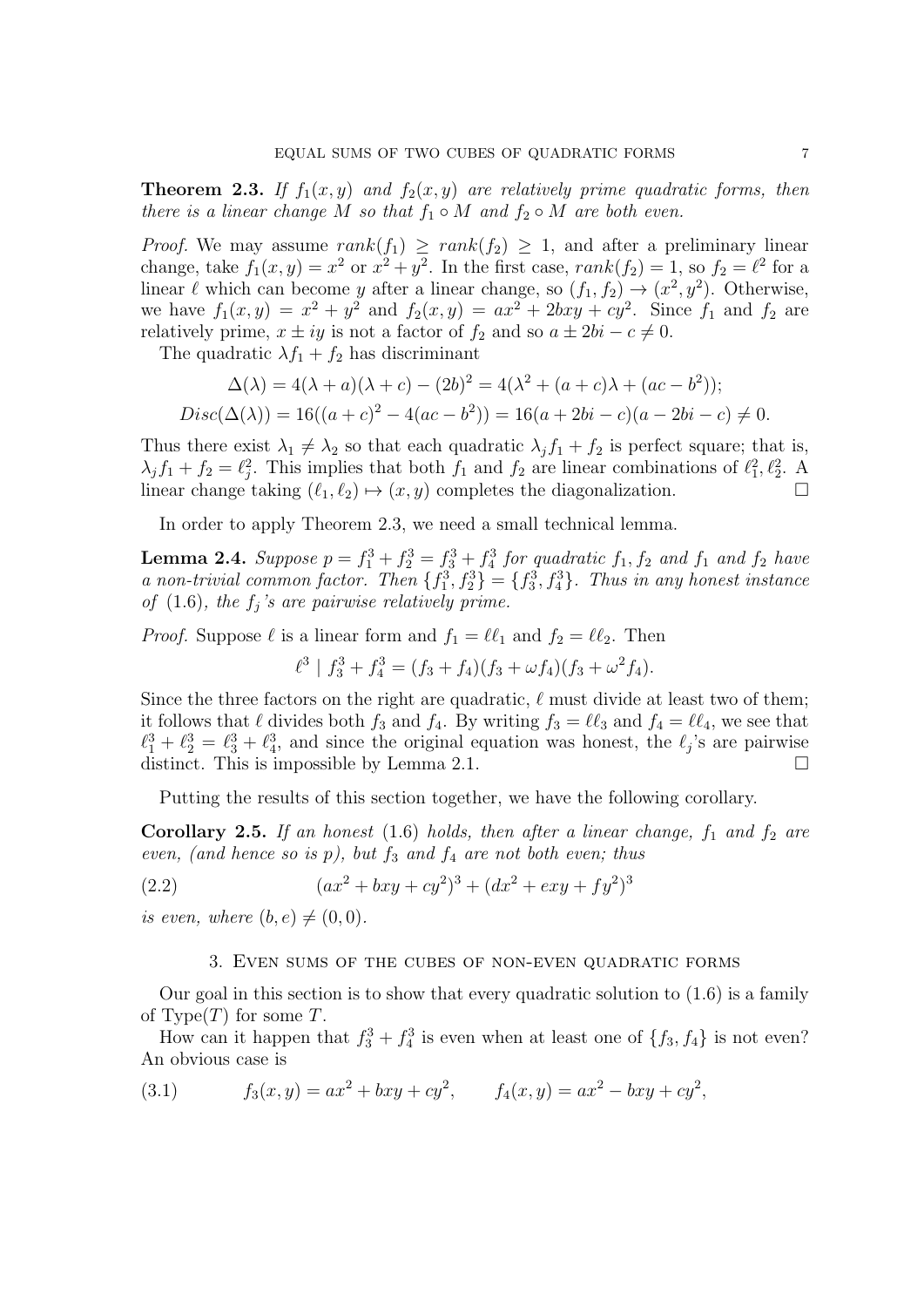which, as in [15], we call the *tame* case; otherwise we are in the *wild* case. If  $a = 0$ , then it follows from (3.1) that y divides  $f_3$  and  $f_4$ , and by Lemma 2.4, this cannot happen, so  $a \neq 0$ . Similarly,  $c \neq 0$ . Thus, we may scale x and y and assume that  $f_3, f_4$  are  $x^2 \pm \gamma xy + y^2$  for some  $\gamma \neq 0$ .

**Theorem 3.1.** The tame case occurs in a family of Type( $(1 + \frac{3}{4}\gamma^2)^{1/3}$ ).

Proof. Observe that

(3.2) 
$$
(x^2 + \gamma xy + y^2)^3 + (x^2 - \gamma xy + y^2)^3 =
$$

$$
2(x^6 + 3(1 + \gamma^2)x^4y^2 + 3(1 + \gamma^2)x^2y^4 + y^6) = 2A_{3(1 + \gamma^2)}(x, y).
$$

Let  $\{f_3(x, y), f_4(x, y)\} = \{x^2 \pm \gamma xy + y^2\}$ . Honesty requires  $\gamma \neq 0$ . By hypothesis,  $2A_{3(1+\gamma^2)}$  is a sum of cubes of two even quadratics in a unique way by Lemma 2.1.

Note that (3.2) implies that

$$
(3.3) \qquad \Longleftrightarrow r_{\gamma}^{3} + s_{\gamma}^{3} = 2, \quad 3r_{\gamma}^{2}s_{\gamma} + 3r_{\gamma}s_{\gamma}^{2} = (r_{\gamma}x^{2} + s_{\gamma}y^{2})^{3} + (s_{\gamma}x^{2} + r_{\gamma}y^{2})^{3}
$$
\n
$$
\Longleftrightarrow r_{\gamma}^{3} + s_{\gamma}^{3} = 2, \quad 3r_{\gamma}^{2}s_{\gamma} + 3r_{\gamma}s_{\gamma}^{2} = 3r_{\gamma}s_{\gamma}(r_{\gamma} + s_{\gamma}) = 6(1 + \gamma^{2})
$$
\n
$$
\Longrightarrow (r_{\gamma} + s_{\gamma})^{3} = 8 + 6\gamma^{2}.
$$

Observe that if  $\gamma^2 = -\frac{4}{3}$  $\frac{4}{3}$ , then  $0 = (r_{\gamma} + s_{\gamma})^3$ , so  $s_{\gamma} = -r_{\gamma}$  and  $r_{\gamma}^3 + s_{\gamma}^3 = 0$ , so we take  $\gamma^2 \neq -\frac{4}{3}$  $\frac{4}{3}$ . Up to  $(r_{\gamma}, s_{\gamma}) \mapsto \omega^{k}(r_{\gamma}, s_{\gamma})$  and a choice of cube root,

$$
r_{\gamma} + s_{\gamma} = (8 + 6\gamma^2)^{1/3} \neq 0 \implies r_{\gamma}s_{\gamma} = \frac{2(1 + \gamma^2)}{(8 + 6\gamma^2)^{1/3}},
$$

and so  $r_{\gamma}$  and  $s_{\gamma}$  are the roots of the quadratic equation

$$
X^{2} - (8 + 6\gamma^{2})^{1/3}X + \frac{2(1 + \gamma^{2})}{(8 + 6\gamma^{2})^{1/3}} = 0.
$$

Let  $\{f_1(x, y), f_2(x, y)\} = \{r_\gamma x^2 + s_\gamma y^2, s_\gamma x^2 + r_\gamma y^2\}$ . Since  $(r_\gamma - s_\gamma)^2 = (r_\gamma + s_\gamma)^2$  $4r_{\gamma}s_{\gamma} = -\frac{2\gamma^2}{(8+6\gamma^2)}$  $\frac{2\gamma^2}{(8+6\gamma^2)^{1/3}} \neq 0$ , these roots are distinct, and since  $(r_\gamma + s_\gamma)(f_3 + f_4) =$  $2(f_1 + f_2)$ , the equation  $f_1^3 + f_2^3 = f_3^3 + f_4^3$  is a Type $(\frac{r_1 + s_2}{2})$  family.

# Theorem 3.2. If

(3.4) 
$$
p(x,y) = f_1^3(x,y) + f_2^3(x,y) := (ax^2 + bxy + cy^2)^3 + (dx^2 + exp + fy^2)^3
$$

is even and a sum of two even cubes  $f_3^3(x,y) + f_4^3(x,y)$ ,  $(b, e) \neq (0, 0)$ , and  $(d, e, f) \neq$  $\omega^k(a, -b, c)$ , then a flip of  $f_1^3 + f_2^3 = f_3^3 + f_4^3$  is a Type(T) family for some T and p has a third representation as a sum of two cubes.

*Proof.* By considering the coefficients of  $x^5y$ ,  $x^3y^3$ ,  $xy^5$  in (3.4), we need to solve

(3.5) 
$$
3a^2b + 3d^2e = 6abc + b^3 + 6def + e^3 = 3bc^2 + 3ef^2 = 0.
$$

If  $a = 0$  in (3.5), then  $d^2e = 0$ . If  $d = 0$ , then  $a = d = 0$  implies a common factor in the quadratics, violating Lemma 2.4. Hence  $a = e = 0$ , so  $b^3 = 0$  and  $b = e = 0$ . These contradictions imply that  $a \neq 0$ ; similar arguments show that  $ce f \neq 0$ . And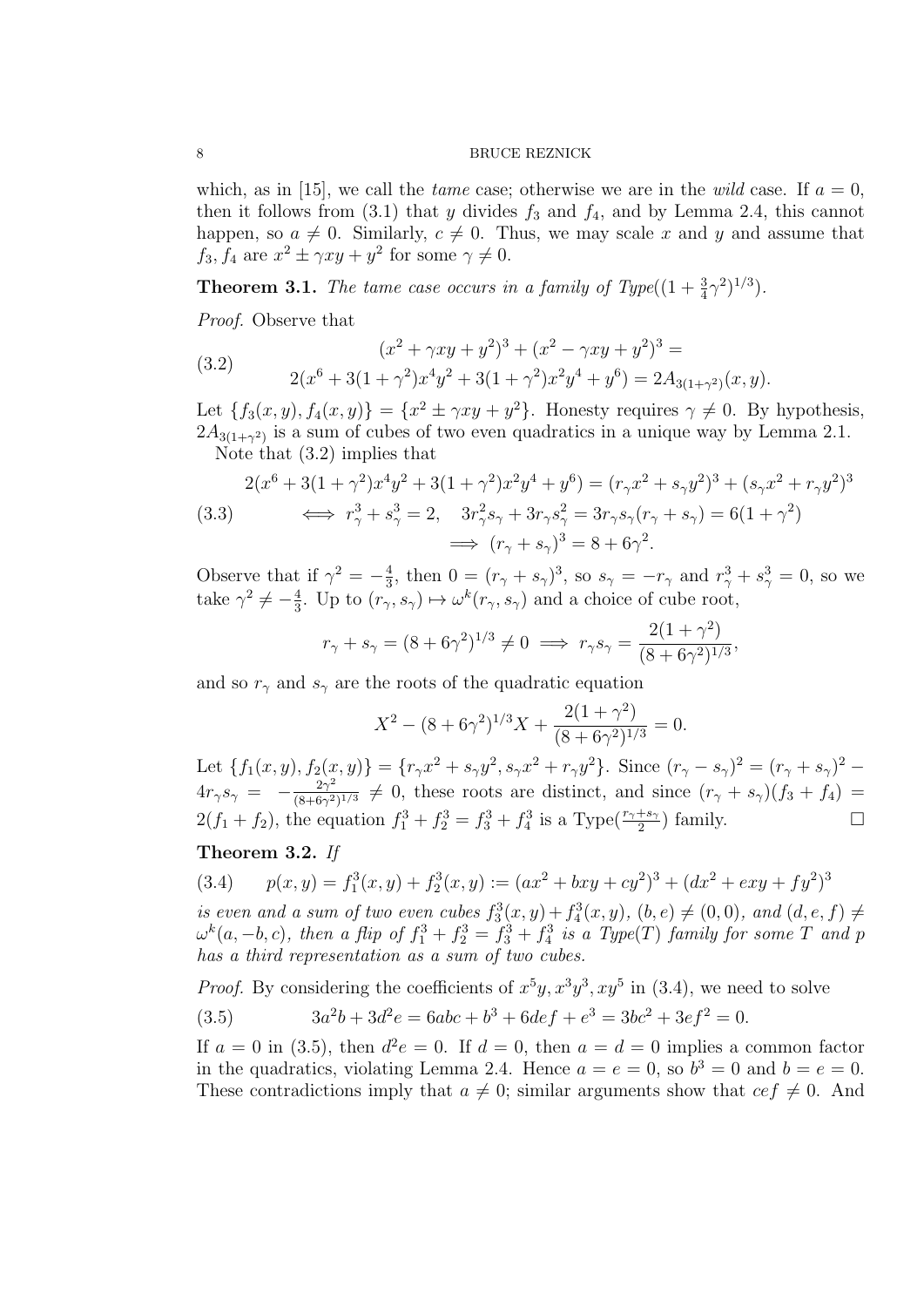now, if  $b = 0$ , then  $d^2 e = 0$  and  $e \neq 0$  imply  $d = 0$ , so  $b \neq 0$  after all. Similarly  $e \neq 0$ . Thus all variables in (3.5) are non-zero.

By a scaling of  $(x, y)$ , we may assume  $a = c = 1$ , so

(3.6) 
$$
p(x,y) = (x^2 + bxy + y^2)^3 + (dx^2 + exy + fy^2)^3
$$

is even, and (3.5) becomes

(3.7) 
$$
3b + 3d^2e = 6b + b^3 + 6def + e^3 = 3b + 3f^2e = 0.
$$

It follows that  $b = -d^2e$  and  $f^2 = d^2$ ; the remaining equation becomes

(3.8) 
$$
0 = -6d^2e - d^6e^3 + 6def + e^3 = e^3(1 - d^6) + 6de(f - d).
$$

If  $f = d$  in (3.8), then  $d^6 = 1$ , so up to a power of  $\omega, d \in \{1, -1\}$ . If  $d = 1$ , then  $e = -b$ ,  $f = 1$  implies that (3.6) is tame; if  $d = -1$ , then  $e = -b$ ,  $f = -1$  implies that  $p = 0$ . In the remaining case,  $f = -d$  and  $e^{2}(1 - d^{6}) = 12d^{2}$ , so  $e = \pm \frac{2\sqrt{3}}{\sqrt{3}}$  $\frac{2\sqrt{3}d}{\sqrt{3}}$  $\frac{d\sqrt{3d}}{1-d^6}, d^6 \neq 1.$ By taking  $y \mapsto -y$  if necessary, we may choose one square root and rewrite (3.6) as

(3.9) 
$$
p(x,y) = \left(x^2 - \frac{2\sqrt{3}d^3}{\sqrt{1-d^6}}xy + y^2\right)^3 + \left(dx^2 + \frac{2\sqrt{3}d}{\sqrt{1-d^6}}xy - dy^2\right)^3.
$$

Write (3.9) as  $p = f_1^3 + f_2^3$ . Pull  $d^3$  out of the second factor and let  $r = d^3$ . A computation shows that

$$
p(x,y) = (1+r)x^{6} + \frac{3(1+10r+r^{2})}{1-r}x^{4}y^{2} + \frac{3(1-10r+r^{2})}{1+r}x^{2}y^{4} + (1-r)y^{6}.
$$

We use the Sylvester algorithm (see [14, Thm.2.1]) to write  $p$  as a sum of two cubes of even quadratics. In this way, and omitting details, we find that

(3.10) 
$$
p(x,y) = r \left( -\frac{2+3r+r^2}{1-r^2} \cdot x^2 + \frac{2-3r+r^2}{1-r^2} \cdot y^2 \right)^3 + \left( \frac{1+3r+2r^2}{1-r^2} \cdot x^2 + \frac{1-3r+2r^2}{1-r^2} \cdot y^2 \right)^3.
$$

Write (3.10) as  $f_3^3 + f_4^3$ , and restore  $r = d^3$ , so we now have

(3.11) 
$$
f_1(x,y) = x^2 - \frac{2\sqrt{3}d^3}{\sqrt{1-d^6}}xy + y^2, \quad f_2(x,y) = dx^2 + \frac{2\sqrt{3}d}{\sqrt{1-d^6}}xy - dy^2,
$$

$$
f_3(x,y) = -\frac{d(2+3d^3+d^6)}{1-d^6} \cdot x^2 + \frac{d(2-3d^3+d^6)}{1-d^6} \cdot y^2,
$$

$$
f_4(x,y) = \frac{1+3d^3+2d^6}{1-d^6} \cdot x^2 + \frac{1-3d^3+2d^6}{1-d^6} \cdot y^2.
$$

Putting this together, (3.9), (3.10) and (3.11) imply that

$$
f_1^3(x, y) - f_4^3(x, y) = f_3^3(x, y) - f_2^3(x, y),
$$
  

$$
f_1(x, y) + d^2 f_2(x, y) = d^2 f_3(x, y) + f_4(x, y) \quad (= (1 + d^3)x^2 + (1 - d^3)y^2).
$$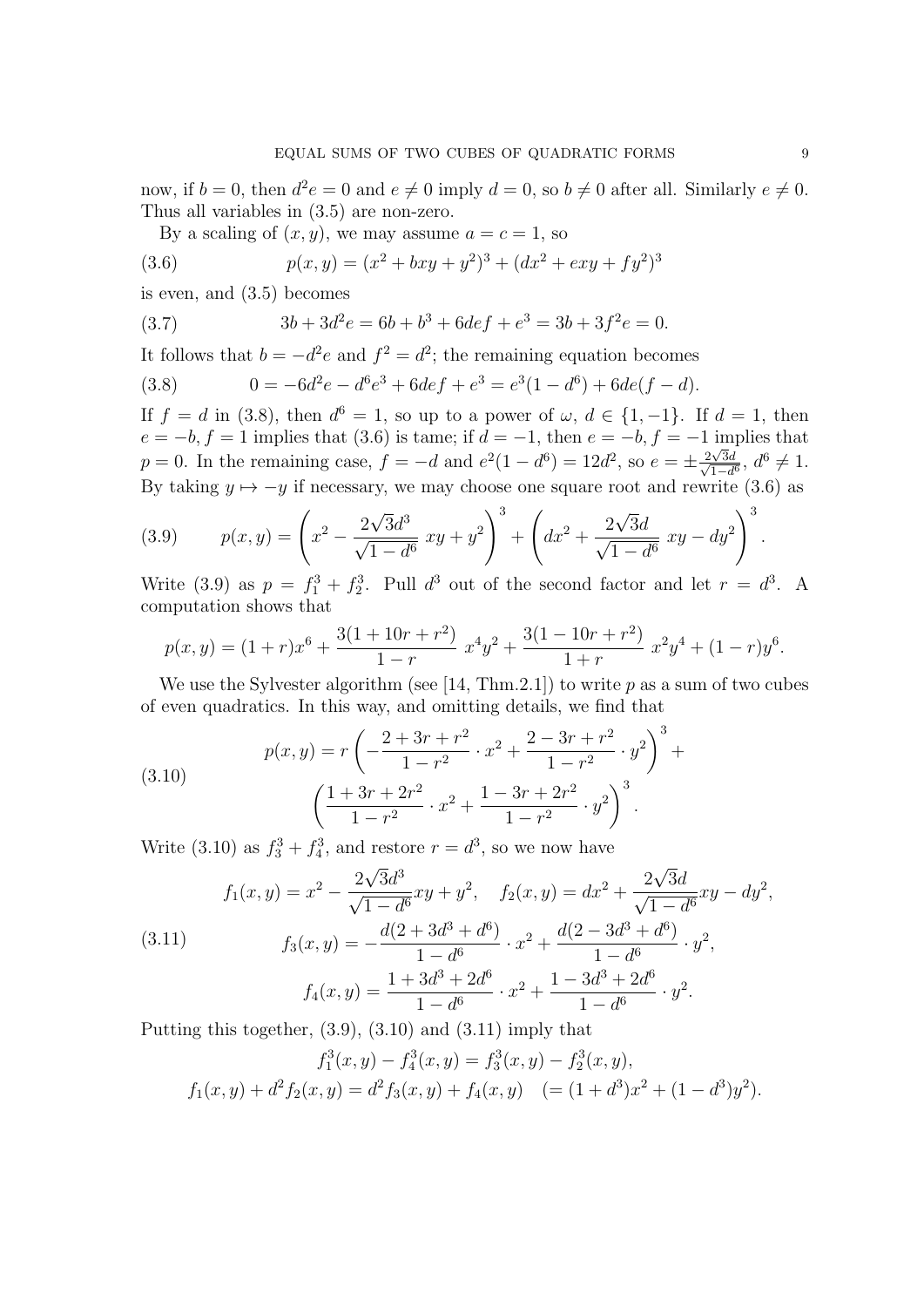Thus, the wild case flips into a Type( $d^2$ ) family. Since p is even, and  $f_3, f_4$  are not, we also have  $p = f_5^3 + f_6^3$  where  $f_5(x, y) = f_3(x, -y)$  and  $f_6(x, y) = f_4(x, -y)$ .

4. EQUATIONS OF  $Type(T)$ 

In this section we completely describe the solutions to  $(1.6)$  of Type $(T)$ . We begin with a probably familiar result from Diophantine analysis.

**Proposition 4.1.** Suppose  $\Phi(u, v) = au^2 + 2buv + cv^2$  is a rank two quadratic form in  $\mathbb{C}[x,y]$ . Then any two honest solutions  $(p_i,q_i,r_i)$ ,  $i=1,2$ , in binary quadratic forms to the following equation are similar.

$$
(4.1) \t\t \t\t \Phi(p,q) = r^2.
$$

*Proof.* Write (4.1) as  $(a_{11}p + a_{12}q)(a_{21}p + a_{22}q) = r^2$ , where the factors on the left are distinct. Since  $gcd(p, q) = 1$ ,  $gcd(a_{11}p + a_{12}q, a_{21}p + a_{22}q) = 1$  as well. It follows by unique factorization that  $(a_{11}p + a_{12}q, a_{21}p + a_{22}q, r) = (g^2, h^2, gh)$ , for suitable distinct linear forms  $g, h$ . Let  $[b_{ij}] = [a_{ij}]^{-1}$ . Then

$$
(p, q, r) = (b_{11}g^{2} + b_{12}h^{2}, b_{21}g^{2} + b_{22}h^{2}, gh).
$$

In particular,  $(p_j, q_j, r_j)$  comes from  $(q_j, h_j)$ , and the linear change M taking the honest pairs of linear forms  $(g_1, h_1)$  into  $(g_2, h_2)$  will take  $(p_1, q_1, r_1)$  into  $(p_2, q_2, r_2)$ .  $\Box$ 

**Lemma 4.2.** If (1.6) is honest and a Type(T) family, then  $T(T^3 - 1) \neq 0$ .

*Proof.* If  $T = 0$ , then  $f_2 = -f_1$ , violating honesty. Suppose  $T^3 = 1$ , so  $T = \omega^k$ . Then by  $(f_3, f_4) \mapsto \omega^k(f_3, f_4)$  we may assume that  $f_1 + f_2 = f_3 + f_4$ . In this case, we have

(4.2) 
$$
(f_1 + f_2)^2 - \frac{f_1^3 + f_2^3}{f_1 + f_2} = (f_3 + f_4)^2 - \frac{f_3^3 + f_4^3}{f_3 + f_4} \implies f_1 f_2 = f_3 f_4.
$$

This implies that  $\{f_1, f_2\} = \{f_3, f_4\}$ , again violating honesty.

**Theorem 4.3.** Suppose  $\{f_1, f_2, f_3, f_4\}$  is an honest Type(T) family; specifically

(4.3) 
$$
f_1^3 + f_2^3 = f_3^3 + f_4^3,
$$

$$
f_1 + f_2 = T(f_3 + f_4), \qquad T(T^3 - 1) \neq
$$

and let  $T = \lambda^2$ . Then there is a linear change M so that  $\{f_1 \circ M, f_2 \circ M\}$  ${F_{3,\lambda}, -F_{5,\lambda}}$  and  ${f_3 \circ M, f_4 \circ M} = {-F_{4,\lambda}, F_{6,\lambda}}$ .

 $\overline{0}$ ,

*Proof.* As in  $(4.2)$ , after dividing the equations in  $(4.3)$  we obtain

 $(4.4)$  $f_1^2 - f_1 f_2 + f_2^2 = T^{-1} (f_3^2 - f_3 f_4 + f_4^2).$ 

It follows that

(4.5) 
$$
3f_1f_2 = (f_1 + f_2)^2 - (f_1^2 - f_1f_2 + f_2^2) =
$$

$$
(T^2 - T^{-1})f_3^2 + (2T^2 + T^{-1})f_3f_4 + (T^2 - T^{-1})f_4^2.
$$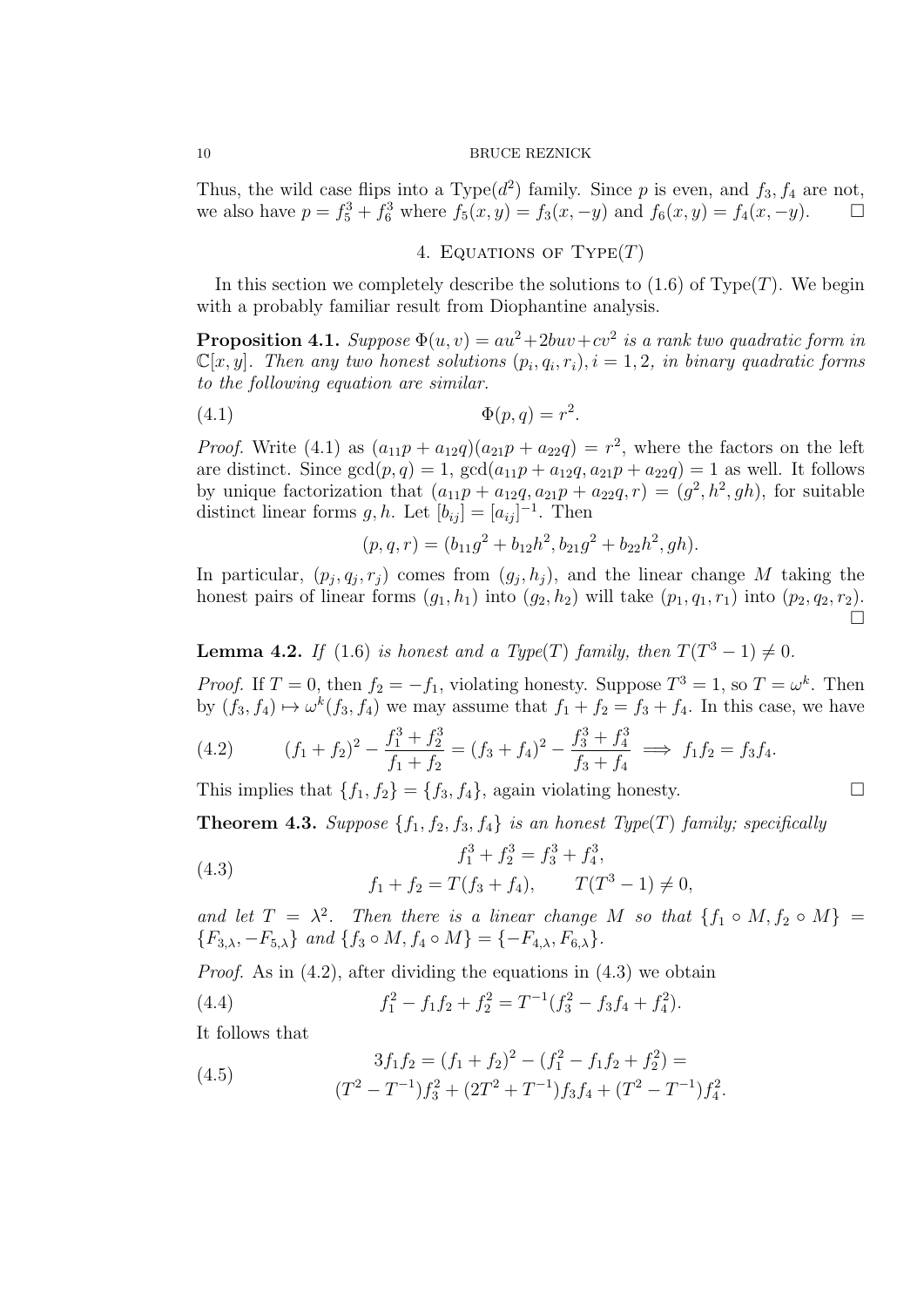But  $f_1$  and  $f_2$  are quadratic forms, and also the roots of the quadratic

$$
(X - f_1)(X - f_2) =
$$
  
(4.6)  

$$
X^2 - T(f_3 + f_4)X + \frac{1}{3}((T^2 - T^{-1})(f_3^2 + f_4^2) + (2T^2 + T^{-1})f_3f_4)
$$

$$
\implies \{f_1, f_2\} = \{\frac{T}{2}(f_3 + f_4) \pm \frac{1}{2}\sqrt{\Delta}\};
$$

$$
\Delta = \frac{1}{3T}((4 - T^3)f_3^2 - (4 + 2T^3)f_3f_4 + (4 - T^3)f_4^2) = (f_2 - f_1)^2.
$$

Consider now the quadratic form  $\Phi$ , which has rank 2 if  $T^3 \neq 1$ .

$$
\Phi(u,v) = \frac{1}{3T} \left( (4 - T^3)u^2 - (4 + 2T^3)uv + (4 - T^3)v^2 \right).
$$

We have seen that  $\Phi(f_3, f_4) = (f_2 - f_1)^2$ . It may be checked that

(4.7) 
$$
\Phi(-F_{4,\lambda}, F_{6,\lambda}) = (\lambda^3 x^2 + 2xy + \lambda^3 y^2)^2.
$$

Thus by Proposition 4.1, there is a linear change M so that  $f_3 = -F_{4,\lambda} \circ M$  and  $f_4 = F_{6,\lambda} \circ M$ . It is routine to check that the quadratic equation (4.6) then solves to give  $\{f_1 \circ M, f_2 \circ M\} = \{F_{3,\lambda}, -F_{5,\lambda}\}.$ 

*Proof of Theorem 1.1.* Combine Theorems 3.1, 3.2 and 4.3.

The historical motivation for the study of (1.6) was to find parameterizations of equal sums of pairs of rational cubes, so there is a special interest in solutions to (1.6) in which  $f_j \in \mathbb{Q}[x, y]$ . Since every solution to  $(1.6)$  is a Type(T) family for  $T = \lambda^2$ ,

we know that if  $T = a^2, a \in \mathbb{Q}$ , then there is a Type(T) family in  $\mathbb{Q}[x, y]$ . In fact, there is such a family if and only if  $T = a^2 + 3b^2$  for  $a, b \in \mathbb{Q}$ . We are indebted to the referee for suggesting this result and giving strong directions towards its proof, using [18]. For expository reasons, we defer Theorem 7.4 to the end of the paper.

Finally, a 1595 identity of Vieta (see [16]) becomes a version of (1.6) upon clearing denominators:

$$
(x(x3 - y3))3 + (y(x3 - y3))3 = (x(x3 + 2y3))3 + (-y(2x3 + y3))3;
$$

the four quartics above are linearly independent. It seems unlikely that the methods of this paper are helpful when  $f_j$  in (1.6) have degree greater than two.

#### 5. How many ways is a sextic a sum of two cubes?

We turn to a more general question. Lundqvist, Oneto, Shapiro and the author proved in [9] that every binary sextic in  $\mathbb{C}[x, y]$  can be written in infinitely many different ways as a sum of three cubes of quadratic forms. It is natural to wonder which binary sextics can be written as a sum of two cubes, and in how many ways.

We need some more general notation: for distinct forms  $F, G \in \mathbb{C}[x_1, \ldots, x_n]$ , write  $X = \langle F, G \rangle$  for the linear subspace  $\{c_1F + c_2G\}$ , and write  $X^3 = \langle F^3, F^2G, FG^2, G^3 \rangle$ ;  $X^3$  is the set of all  $h(F, G)$  for binary cubic forms h.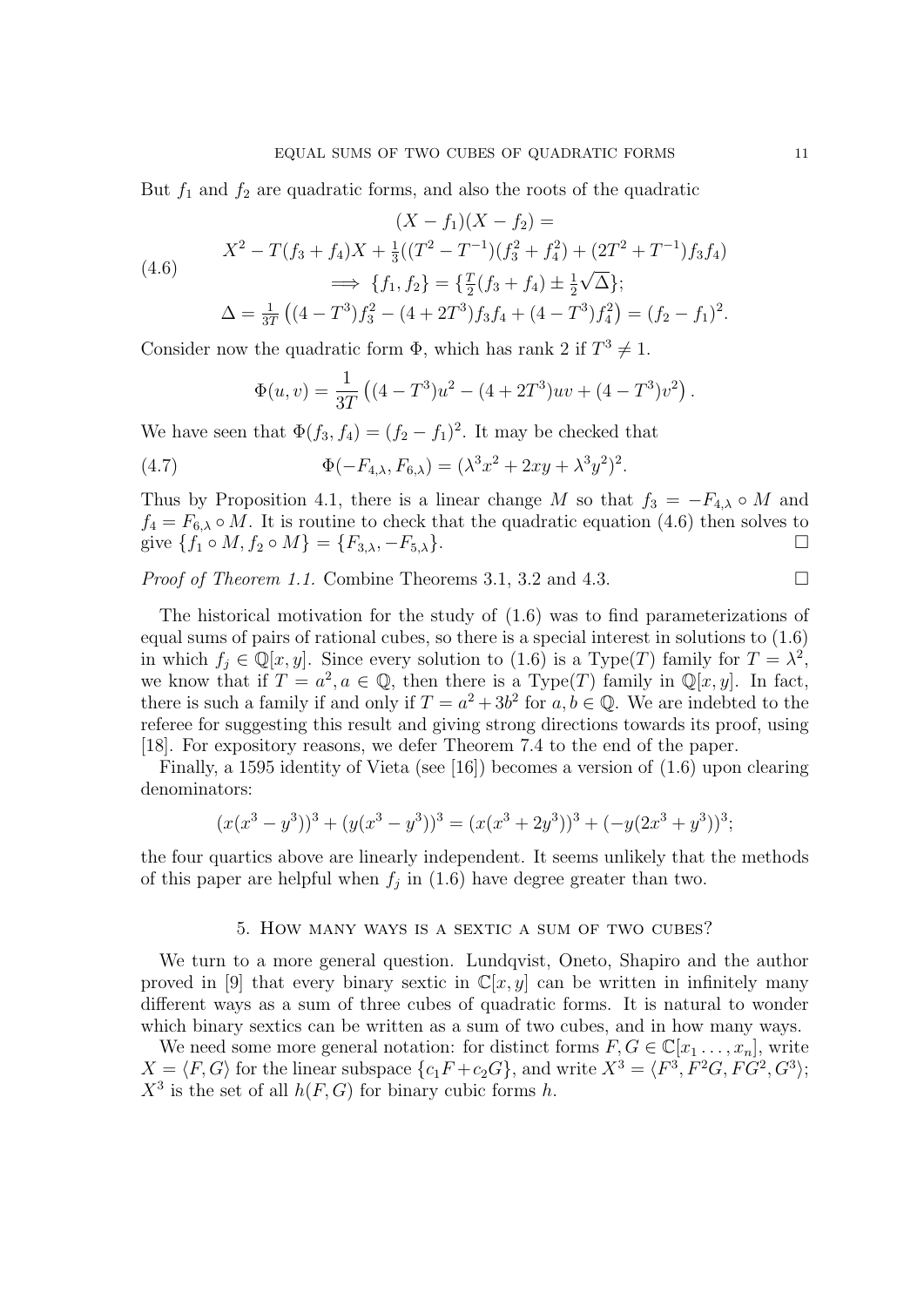**Theorem 5.1.** A form  $p \in \mathbb{C}[x_1, \ldots, x_n]$  of degree 3r can be written as  $p = f_1^3 + f_2^3$  for distinct forms  $f_i$  of degree r if and only if it has a factorization  $p = g_1g_2g_3$  in which the  $g_k$ 's are distinct but linearly dependent and  $\langle f_1, f_2 \rangle = \langle g_1, g_2, g_3 \rangle$ . If p belongs to m different subspaces  $\langle F_j, G_j \rangle^3$  as above, then  $N(p) \leq m$ . If p is not divisible by the square of a form of degree r, then  $N(p) = m$ .

Proof. In one direction,

(5.1) 
$$
p = f_1^3 + f_2^3 \implies p = (f_1 + f_2)(f_1 + \omega f_2)(f_1 + \omega^2 f_2) := g_1 g_2 g_3.
$$

If any two of the  $g_i$ 's are proportional in (5.1), then so are  $f_1$  and  $f_2$ , and p is a cube contrary to hypothesis. For dependence,  $g_j \in \langle f_1, f_2 \rangle$ , also,  $g_1 + \omega g_2 + \omega^2 g_3 = 0$ .

Conversely if  $P = g_1 g_2 g_3$  and  $g_1$  and  $g_2$  are distinct with  $g_3 \in X = \langle g_1, g_2 \rangle$ , there exist  $\alpha, \beta \neq 0$  so that  $g_3 = \alpha g_1 + \beta g_2$ . The sum of two cubes follows from an old formula (recall that  $\omega - \omega^2 = \sqrt{-3}$ ):

(5.2) 
$$
p = g_1 g_2 g_3 = g_1 g_2 (\alpha g_1 + \beta g_2) =
$$

$$
\frac{1}{3\sqrt{-3} \alpha \beta} \cdot ((\omega \alpha g_1 - \beta g_2)^3 + (-\alpha g_1 + \omega \beta g_2)^3).
$$

Suppose p had two different expressions as a sum of two cubes of forms in  $\langle f_1, f_2 \rangle$ :

$$
p = (c_{1,1}f_1 + c_{2,1}f_2)^3 + (c_{3,1}f_1 + c_{4,1}f_2)^3 = (c_{1,2}f_1 + c_{2,2}f_2)^3 + (c_{3,2}f_1 + c_{4,2}f_2)^3.
$$

Then by the linear independence of  $\{f_1^{3-k} f_2^k\}$  from Lemma 2.2, it follows that

$$
(c_{1,1}x + c_{2,1}y)^3 + (c_{3,1}x + c_{4,1}y)^3 = (c_{1,2}x + c_{2,2}y)^3 + (c_{3,2}x + c_{4,2}y)^3,
$$

which contradicts Lemma 2.1.

Thus, every representation of  $p = f_1^3 + f_2^3$  identifies the subspace  $\langle f_1, f_2 \rangle^3$ . Conversely, if  $p \in \langle f_1, f_2 \rangle^3$ , then there is a cubic form h so that  $p = h(f_1, f_2)$  and

$$
h(x,y) = \sum_{j=1}^{2} (\alpha_j x + \beta_j y)^3 \implies p(x,y) = \sum_{j=1}^{2} (\alpha_j f_1 + \beta_j f_2)^3.
$$

If  $p \in \langle f_1, f_2 \rangle^3$ , then p is a sum of two cubes, unless h is a cube (and hence so is p), or  $h(x,y) = (\alpha_1 x + \beta_1 y)^2 (\alpha_2 x + \beta y)$ , so p is divisible by  $(\alpha_1 f_1 + \beta_1 f_2)^2$ . — 11<br>.

Our study of sextics relies critically on the behavior of cubics as a sum of cubes. An important corollary was known in the 19th century (see also e.g. [14, Thm.5.2]). A binary cubic  $q$  is *square-free* if it is a product of three pairwise distinct linear factors.

**Proposition 5.2.** If p is a binary cubic which is not the cube of a linear form, then  $p = \ell_1^3 + \ell_2^3$  for distinct linear forms  $\ell_j$  if and only if p it is square-free, and this representation is unique,

*Proof.* In the general case,  $f = \ell_1 \ell_2 \ell_3$  is a product of three distinct linear forms; any three such forms are linearly dependent. The other cases are  $f = \ell^3$  and  $f = \ell_1^2 \ell_2$ , and the necessary factorization is impossible.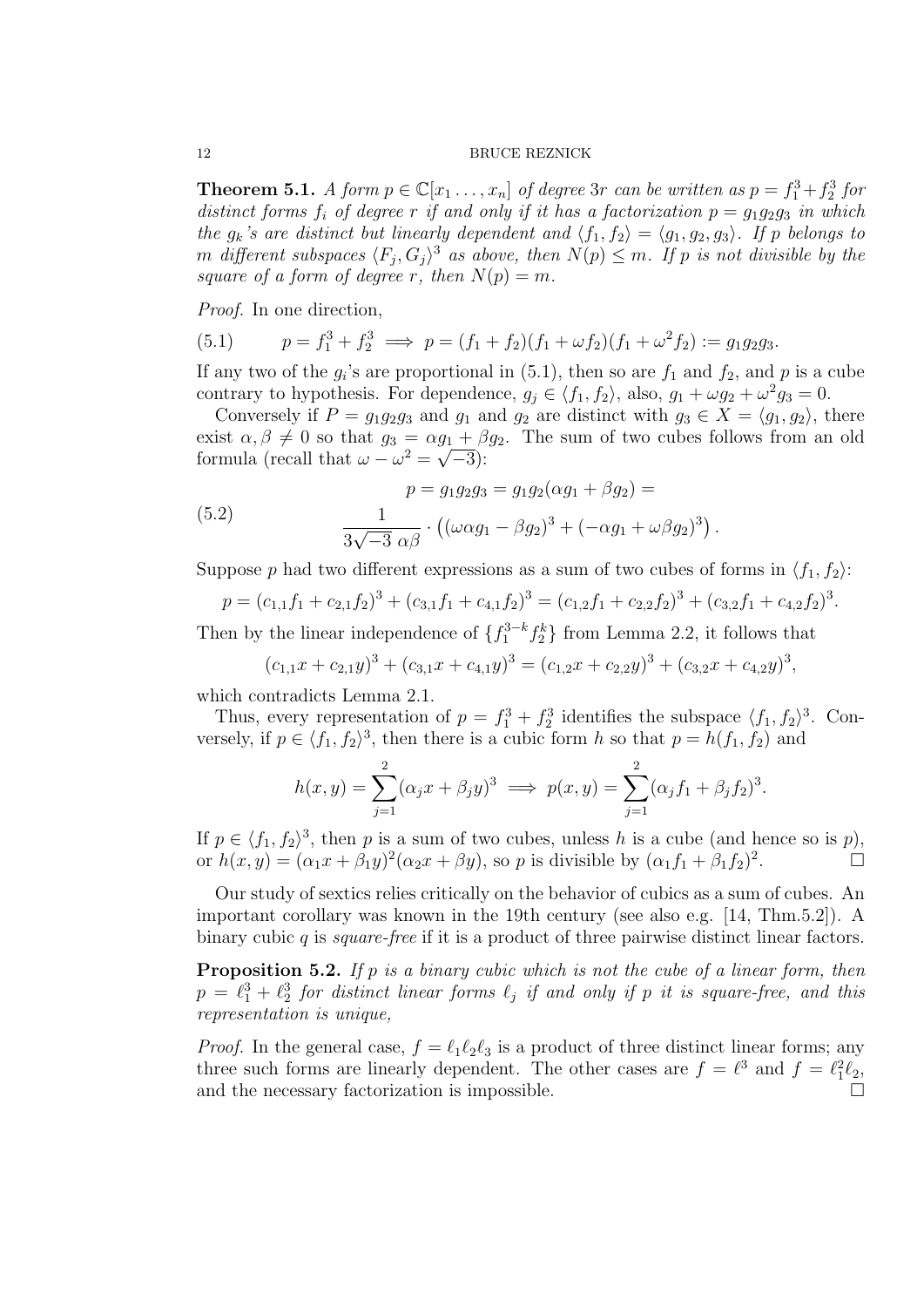For Theorems 5.4, 5.5, 5.6, recall (1.17).

**Theorem 5.3.** A binary sextic  $p(x, y)$  is an honest sum of two cubes  $(N(p) \geq 1)$  if and only if one of the two conditions hold: (i)  $p = \ell^3 q$ , where  $\ell$  is linear form and q is a square-free cubic; or (ii) p is similar to  $q(x^2, y^2)$ , where q is a square-free cubic, so p is similar to an even binary sextic.

**Theorem 5.4.** A binary sextic p has  $N(p) = 2$  if and only if p is similar to  $A_t$  for  $t \in \mathbb{C}$ , with the following exceptional values:  $N(A_3) = 0$ ,  $N(A_{-1}) = 1$ ,  $N(A_0) =$  $N(A_{15}) = 4$  and  $N(A_{-5}) = 6$ .

**Theorem 5.5.** A binary sextic p has  $N(p) = 3$  if and only if p is similar to  $B_t$  for  $t \in \mathbb{C}$ , except that  $N(B_{\pm 2}) = 0$ ,  $N(B_0) = 4$  and  $N(B_{\pm 5\sqrt{-2}}) = 6$ .

**Theorem 5.6.** The binary sextics p with  $N(p) > 3$  are similar to  $Q_1$  or  $Q_2$ :  $N(Q_1) =$ 4 and  $N(Q_2) = 6$ ;  $Q_1$  is similar to  $A_0, A_{15}, B_0$ ;  $Q_2$  is similar to  $A_{-5}$  and  $B_{\pm 5\sqrt{-2}}$ .

*Proof of Theorem 5.3.* Suppose  $p = f_1^3 + f_2^3$  is a binary sextic with  $N(p) \ge 1$ . If  $f_1$ and  $f_2$  are not distinct, then p is a cube, so  $f_1$  and  $f_2$  are distinct. If  $gcd(f_1, f_2) = \ell$  is linear, then  $f_1 = \ell \ell_1$  and  $f_2 = \ell \ell_2$ , where  $\ell_1$  and  $\ell_2$  are distinct. Thus,  $p = \ell^3(\ell_1^3 + \ell_2^3)$ satisfies (i). If  $f_1$  and  $f_2$  are relatively prime, then by Theorem 2.3, we may make a linear change M so that both  $f_1 \circ M$  and  $f_2 \circ M$  are even; that is, there exist distinct linear forms  $\ell_j$  so that  $(f_j \circ M)(x, y) = \ell_j (x^2, y^2)$ ; now let  $q = \ell_1^3 + \ell_2^3$ ; this is (ii).  $\Box$ 

**Theorem 5.7.** If p is a binary sextic with a square factor, then  $N(p) \leq 1$ .

*Proof.* Suppose  $\ell^k \mid p$  for a linear factor  $\ell$ , where  $k \geq 2$ . Suppose  $k \geq 3$  and  $p = f_1^3 + f_2^3$ for quadratic forms  $f_1, f_2$ . Then as in Lemma 2.4,  $\ell$  must divide at least two of  $\{f_1+\omega^k f_2\}$ , and so  $\ell \mid f_1, f_2$ , so p has no other representation as a sum of two cubes.

Now suppose  $k = 2$ , and after a linear change, take  $\ell = y$ , so that for some  $c_i \in \mathbb{C}$ ,

$$
p(x, y) = \lambda y^{2}(x + c_{1}y)(x + c_{2}y)(x + c_{3}y)(x + c_{4}y).
$$

To apply Theorem 5.2, we need to write  $p = q_1 q_2 q_3$  for linearly dependent factors. If y divides two of the  $g_j$ 's, it must divide the third, which is impossible, hence we may assume that  $g_1 = y^2$ . If  $N(p) \geq 2$ , then after reindexing if necessary, each of these two different sets is dependent:

$$
{y2, (x + c1y)(x + c2y), (x + c3y)(x + c4y)},{y2, (x + c1y)(x + c3y), (x + c2y)(x + c4y)}.
$$

But dependence implies that  $c_1 + c_2 = c_3 + c_4$  and  $c_1 + c_3 = c_2 + c_4$ , so  $c_3 = c_2$  and  $c_4 = c_1$  and  $(x+c_1y)(x+c_2y) = (x+c_3y)(x+c_4y)$ , so the factors are not distinct.  $\Box$ 

We isolate those exceptional cases in Theorems 5.4 and 5.5 with square factors.

**Theorem 5.8.** We have  $N(A_3) = 0$ ,  $N(B_{\pm 2}) = 0$ , and  $N(A_{-1}) = 1$ .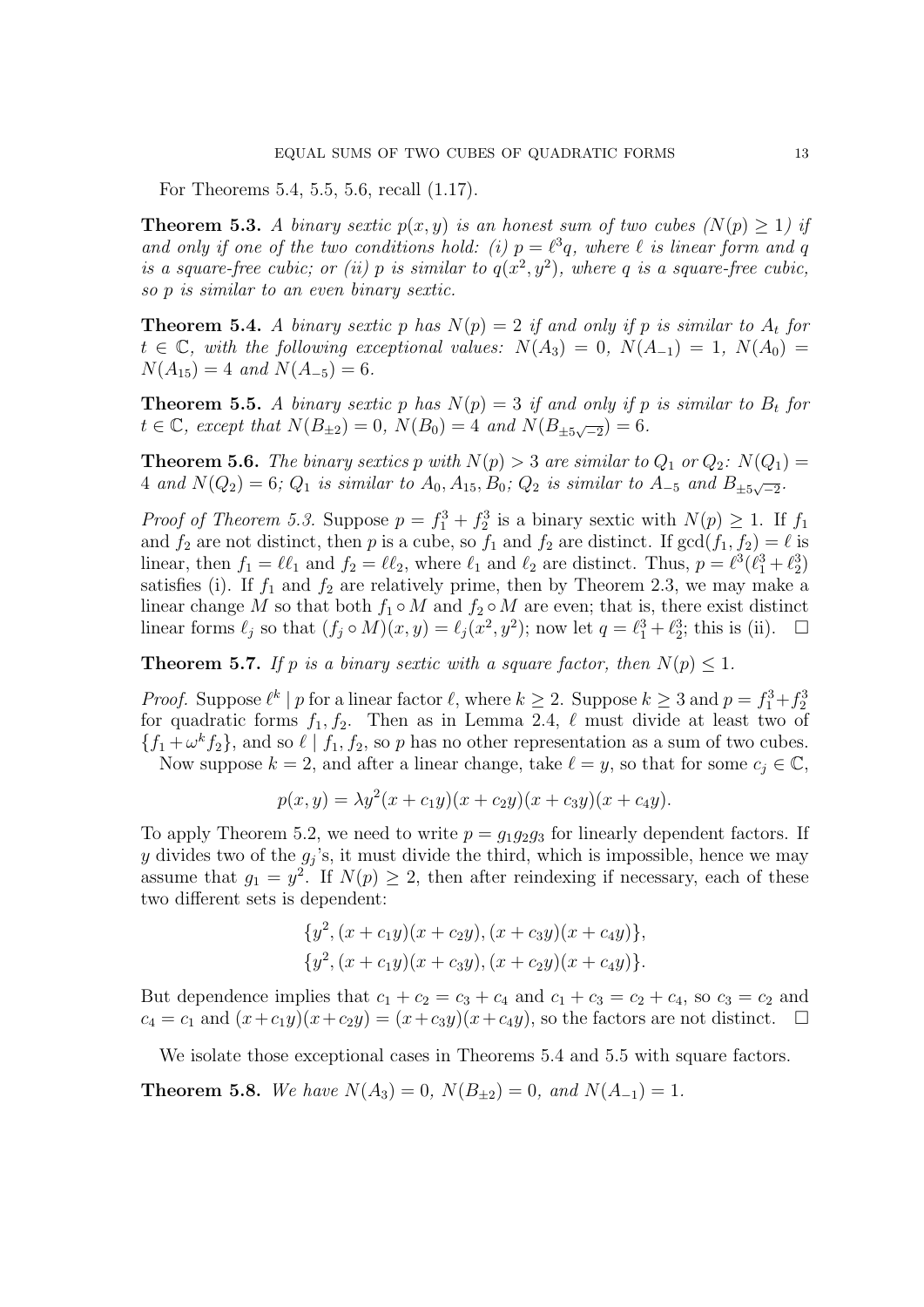*Proof.* By the first argument of the proof of Theorem 5.7, since  $A_3(x, y) = (x^2 + y^2)^3$ , in any representation  $A_3 = f_1^3 + f_2^3$ , both  $f_1$  and  $f_2$  are multiples of  $x^2 + y^2$ , so that they are not distinct. This also follows from Liouville's solution for Fermat's Last Theorem in polynomials (see [17, pp.263-265] for a proof).

We have seen that if  $\ell^2$  (but not  $\ell^3$ ) divides a sextic p and p has a factorization that partitions into three dependent factors, then one of those factors must be  $\ell^2$ . The only feasible partitions for  $B_{\pm 2}(x,y) = (x^3 \pm y^3)^2$  are  $\{(x \pm y)^2, (x \pm \omega y)^2, (x \pm \omega^2 y)^2\}$ , which are linearly independent; thus  $N(B_{\pm 2}) = 0$ .

Finally, consider  $A_{-1}$ , which factors as  $(x - y)^2(x + y)^2(x^2 + y^2)$ . Each of the two squares must be a factor, and  $\{(x-y)^2, (x+y)^2, x^2+y^2\} \subset \langle x^2+y^2, xy \rangle$ . There is a representation for  $2A_{-1}$  in (3.2) with  $\gamma = \sqrt{-4/3}$ . Thus  $N(A_{-1}) = 1$ .

It is worth mentioning that  $A_{-1}(x,y) = (x^2-y^2)^2(x^2+y^2)$ , so  $A_{-1}(x,y) = q_1(x^2,y^2)$ , where  $q_1(x, y) = (x-y)^2(x+y)$  is not square-free. But  $\tilde{A}_{-1}(x, y) := A_{-1}(x+y, x-y)$  $32x^{4}y^{2} + 32x^{2}y^{4} = q_{2}(x^{2}, y^{2}),$  where  $q_{2}(x, y) = 32xy(x + y)$  is square-free. Although  $A_{-1}$  and  $A_{-1}$  are similar,  $q_1$  and  $q_2$  are not.

Now suppose that  $N(p) \geq 2$ . By Theorem 1.1, we know that after a linear change, p appears as the common sum in  $(1.10)$ ,  $(1.12)$  or  $(1.13)$ , and in the first two cases,  $N(p) \geq 3$ . Since (1.12) is a linear change of (1.10), we may ignore it. We now apply Theorem 5.1 to  $p_{3,\lambda}$  and to  $p_{1,\lambda}$ , which have already been conveniently split into six linear factors. There are 15 ways to divide six factors into three unordered pairs.

Proof of Theorems 5.4, 5.5 and 5.6. Up to a constant which can be ignored, we have  $p_{3,\lambda}(x,y) = xy(x-y)(x+y)(\alpha x+y)(x+\alpha y)$ , where  $\alpha = \lambda^3 \notin \{0, -1, 1\}$ , which cause repeated factors. It is not hard to check the 15 possibilities, and we suppress the details. In two cases, the factors are always dependent:

$$
\{x(\alpha x + y), y(x + \alpha y), (x + y)(x - y)\} = \langle \alpha x^2 + xy, xy + \alpha y^2 \rangle,
$$
  

$$
\{x(x + \alpha y), y(\alpha x + y), (x + y)(x - y)\} = \langle x^2 + \alpha xy, \alpha xy + y^2 \rangle.
$$

There are two cases when there are multiple dependencies. If  $\alpha \in {\pm 2, \pm \frac{1}{2}}$  $\frac{1}{2}\},\$  there are two additional cases of dependency, and if  $\alpha = \pm i$ , there are four additional cases. Thus,  $N(p_{3,\lambda}) = 2$  for  $\lambda(1 - \lambda^6) \neq 0$  unless  $\alpha \in {\pm 2, \pm \frac{1}{2}, \pm i}.$ 

If  $\alpha = \lambda^3 = \pm i$ , then up to powers of  $\omega$ ,  $\lambda^2 = -1$ . In the language of Theorem 3.1,  $\frac{r_{\gamma}+s_{\gamma}}{2} = \lambda^2 \implies r_{\gamma}+s_{\gamma} = -2 = (8+6\gamma^2)^{1/3} \implies 3(1+\gamma^2) = -5$ , so  $p_{3,\pm i}$  is similar to  $A_5$ . If  $\alpha = \pm 2, \pm \frac{1}{2}$  $\frac{1}{2}$ , then  $\lambda^2 = 2^{\pm 2/3}$  and  $r_\gamma + s_\gamma = 2^{1/3}, 2^{5/3} \implies 8 + 6\gamma^2 =$  $2,32 \implies 3(1+\gamma^2) = 0,15$ , so  $p_{3,\lambda}$  is similar to  $A_0 = Q_1$  or  $A_{15}$ .

Up to a constant,

$$
p_{1,\lambda}(x,y) = (\lambda x + y)(\lambda x + \omega y)(\lambda x + \omega^2 y)(x + \lambda y)(x + \lambda \omega y)(x + \lambda \omega^2 y).
$$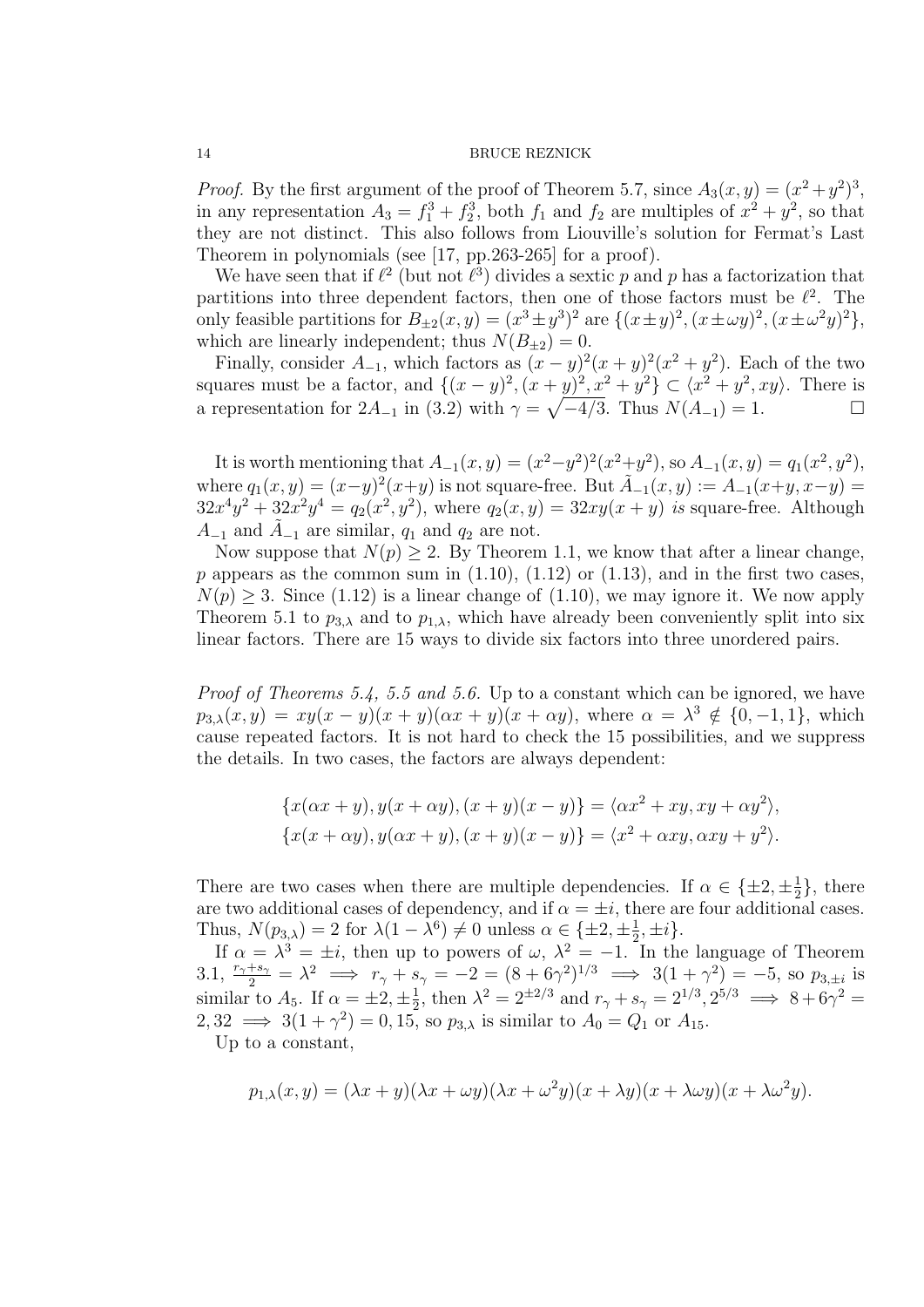As we would hope, there are three cases in which the factors are always dependent:

(5.3) 
$$
\{(\lambda x + y)(x + \lambda y), (\lambda x + \omega y)(x + \lambda \omega^2 y), (\lambda x + \omega^2 y)(x + \lambda \omega y)\},\
$$

$$
\{(\lambda x + y)(x + \lambda \omega y), (\lambda x + \omega y)(x + \lambda y), (\lambda x + \omega^2 y)(x + \lambda \omega^2 y)\},\
$$

$$
\{(\lambda x + y)(x + \lambda \omega^2 y), (\lambda x + \omega y)(x + \lambda \omega y), (\lambda x + \omega^2 y)(x + \lambda y)\};
$$

the subspaces are  $\langle x^2 + \omega^k y^2, xy \rangle$ . There are a few cases with multiple dependencies: when  $\lambda = \pm i$  (so  $\alpha = \pm i$ ), there is one extra case. In this case,  $p_{1+i}(x, y)$  $\pm 2iQ_1(x, y)$ . The other cases in which a dependency occurs are when  $\lambda^4 + 4\lambda^2 + 1 =$ 0, up to  $\lambda \mapsto \omega^k \lambda$ . For example, suppose

$$
\{(\lambda x + y)(x + \lambda y), (x + \lambda \omega y)(x + \lambda \omega^2 y), (\lambda x + \omega y)(\lambda x + \omega^2 y)\}\
$$

$$
= \{\lambda x^2 + (\lambda^2 + 1)xy + \lambda y^2, x^2 - \lambda xy + \lambda y^2, \lambda^2 x^2 - \lambda xy + y^2\}
$$

is linearly dependent. This happens if and only if

$$
\begin{vmatrix} \lambda & \lambda^2 + 1 & \lambda \\ 1 & -\lambda & \lambda^2 \\ \lambda^2 & -\lambda & 1 \end{vmatrix} = (\lambda^2 - 1)(\lambda^4 + 4\lambda^2 + 1) = 0.
$$

In computations that Ramanujan could probably do in his sleep,

(5.4) 
$$
\lambda^4 + 4\lambda^2 + 1 = 0 \implies \lambda^2 = -2 \pm \sqrt{3} \implies \lambda = \pm_1 \left(\frac{\sqrt{6} \pm_2 \sqrt{2}}{2}\right)i
$$

$$
\implies \lambda^3 + \lambda^{-3} = \pm 5\sqrt{-2}.
$$

Since  $B_t$  and  $B_{-t}$  are similar via  $y \mapsto -y$ , we focus on  $B_{5\sqrt{-2}}$ . Let  $\eta =$  $\sqrt{6}+\sqrt{2}$  $\frac{+\sqrt{2}}{2}$ , so  $\lambda = \eta i$  is a root. We have a linear change with bizarre coefficients:

(5.5) 
$$
B_{5\sqrt{-2}}(\zeta_8^2 \eta x + \zeta_8 y, x + \zeta_8^3 \eta y) = 54 \zeta_8^3 \eta^3 Q_2(x, y),
$$

showing that  $B_{5\sqrt{-2}}$  is similar to  $Q_2$ . We give a geometric explanation for (5.5) in the next section.  $\Box$ 

The instance of (1.6) with the simplest coefficients is probably

(5.6)  
\n
$$
(x^{2} + xy - y^{2})^{3} + (x^{2} - xy - y^{2})^{3} = 2(x^{2})^{3} + 2(-y^{2})^{3} = 2x^{6} - 2y^{6}
$$
\n
$$
= (\omega x^{2} + xy - \omega^{2}y^{2})^{3} + (\omega x^{2} - xy - \omega^{2}y^{2})^{3}
$$
\n
$$
= (\omega^{2}x^{2} + xy - \omega y^{2})^{3} + (\omega^{2}x^{2} - xy - \omega y^{2})^{3}.
$$

With  $(x, y) \mapsto (x+y, x-y)$ , (5.6) is due to Girardin in 1910 (see [4, p.550]; the earliest exact version of (5.6) we've found is by Elkies in 1995 (see [3, p.542]). Observe that (5.6) is simply (1.9) with  $\lambda = i$  and  $y \mapsto iy$ , and it also a scaling of  $Q_1$ . (We have  $2x^6 - 2y^6 = Q_1(rx, sy)$  if  $r^6 = 2, s^6 = -2$ .) Unsurprisingly, since  $\lambda = i$ , a flip of (5.6) is similar to  $Q_2$ :

(5.7) 
$$
(\omega x^2 + xy - \omega^2 y^2)^3 - (\omega^2 x^2 + xy - \omega y^2)^3 = -3\sqrt{-3}(x^5y - xy^5).
$$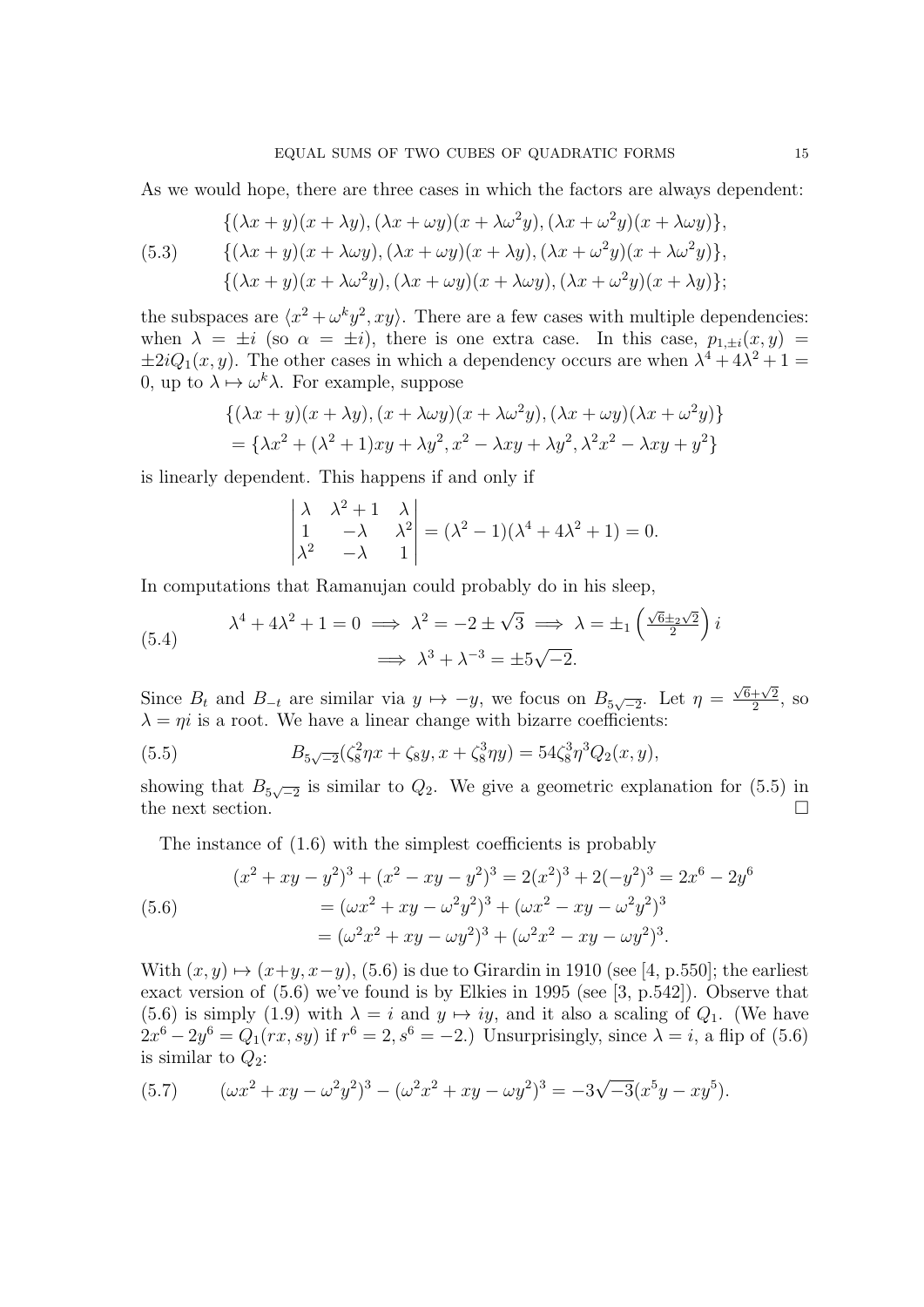Finally, we remark that while (5.6) is presented as a  $Type(-1)$  family, we have

$$
(x2 + xy - y2) + (x2 - xy - y2) = 2-1/3(21/3x2 + (-21/3y2)),
$$

which gives a Type( $2^{2/3}$ ) family from (3.2), with  $y \mapsto iy$ . Thus the Type parameter may vary when more than three representations occur.

# 6. More on the extra representations

As we saw in the last section, there are two special cases of sextics with more than three representations and we treat them separately. First, note that

$$
Q_1(x,y) = x^6 + y^6 = A_0(x,y) = B_0(x,y); A_{15}(x,y) = \frac{1}{2}A_0(x+y, x-y).
$$

For purposes of analyzing the factorizations, we note that with  $\lambda = i$ , it is easier to use powers of  $\nu := \zeta_{12}$ :

$$
Q_1(x,y) = (x - \nu y)(x - \nu^3 y)(x - \nu^5 y)(x - \nu^7 y)(x - \mu^9 y)(x - \nu^{11} y).
$$

Keeping in mind that  $i = \nu^3, \omega = \nu^4$ , and rearranging (5.3) a bit, we have that the three dependent factorizations of  $Q_1$  are:

$$
\{(x + \nu y)(x + \nu^{11}y), (x + \nu^{3}y)(x + \nu^{9}y), (x + \nu^{5}y)(x + \nu^{7}y)\},\
$$

$$
\{(x + \nu y)(x + \nu^{3}y), (x + \nu^{7}y)(x + \nu^{9}y), (x + \nu^{5}y)(x + \nu^{11}y)\},\
$$

$$
\{(x + \nu y)(x + \nu^{7}y), (x + \nu^{3}y)(x + \nu^{5}y), (x + \nu^{9}y)(x + \nu^{11}y)\}.
$$

These live in  $\langle x^2 + y^2, xy \rangle, \langle x^2 + y^2, \omega xy \rangle, \langle x^2 + \omega^2 y^2, xy \rangle$  respectively. The fourth dependent factorization is

$$
\{(x + \nu y)(x + \nu^7 y), (x + \nu^3 y)(x + \nu^9 y), (x + \nu^5 y)(x + \nu^{11} y)\} \subseteq \langle x^2, y^2 \rangle.
$$

The best way of visualizing the four equal pairs of sums seems to be (5.6).

The other case is somewhat more mysterious. Since  $Q_2(x, y) = xy(x^4 - y^4)$ , it is simple to work out all fifteen factorizations into three quadratics. The following six are dependent:

$$
\{xy, (x + y)(x + iy), (x - y)(x - iy)\} \subseteq \langle x^2 + iy^2, xy \rangle, \n\{xy, (x + y)(x - iy), (x - y)(x + iy)\} \subseteq \langle x^2 - iy^2, xy \rangle, \n\{x(x + y), y(x - y), (x + iy)(x - iy)\} \subseteq \langle x^2 + xy, x^2 + y^2 \rangle, \n\{x(x + iy), y(x - iy), (x + y)(x - y)\} \subseteq \langle x^2 + ixy, x^2 - y^2 \rangle, \n\{x(x - y), y(x + y), (x + iy)(x - iy)\} \subseteq \langle x^2 - xy, x^2 + y^2 \rangle, \n\{x(x - iy), y(x + iy), (x + y)(x - y)\} \subseteq \langle x^2 - ixy, x^2 - y^2 \rangle.
$$

We could simply write  $Q_2$  explicitly as an element in  $\langle F, G \rangle^3$  in these six cases. It is more interesting to derive them from earlier work; see  $(6.1)$ ,  $(6.3)$ ,  $(6.4)$  below.

First, observe that  $r_{3,i}(x, y) = r_{3,-i}(x, y) = -3\sqrt{-3} Q_2(x, y) = (\sqrt{-3})^3 Q_2(x, y)$ . One would think that this gives four representations of  $Q_2$ , coming from (1.13);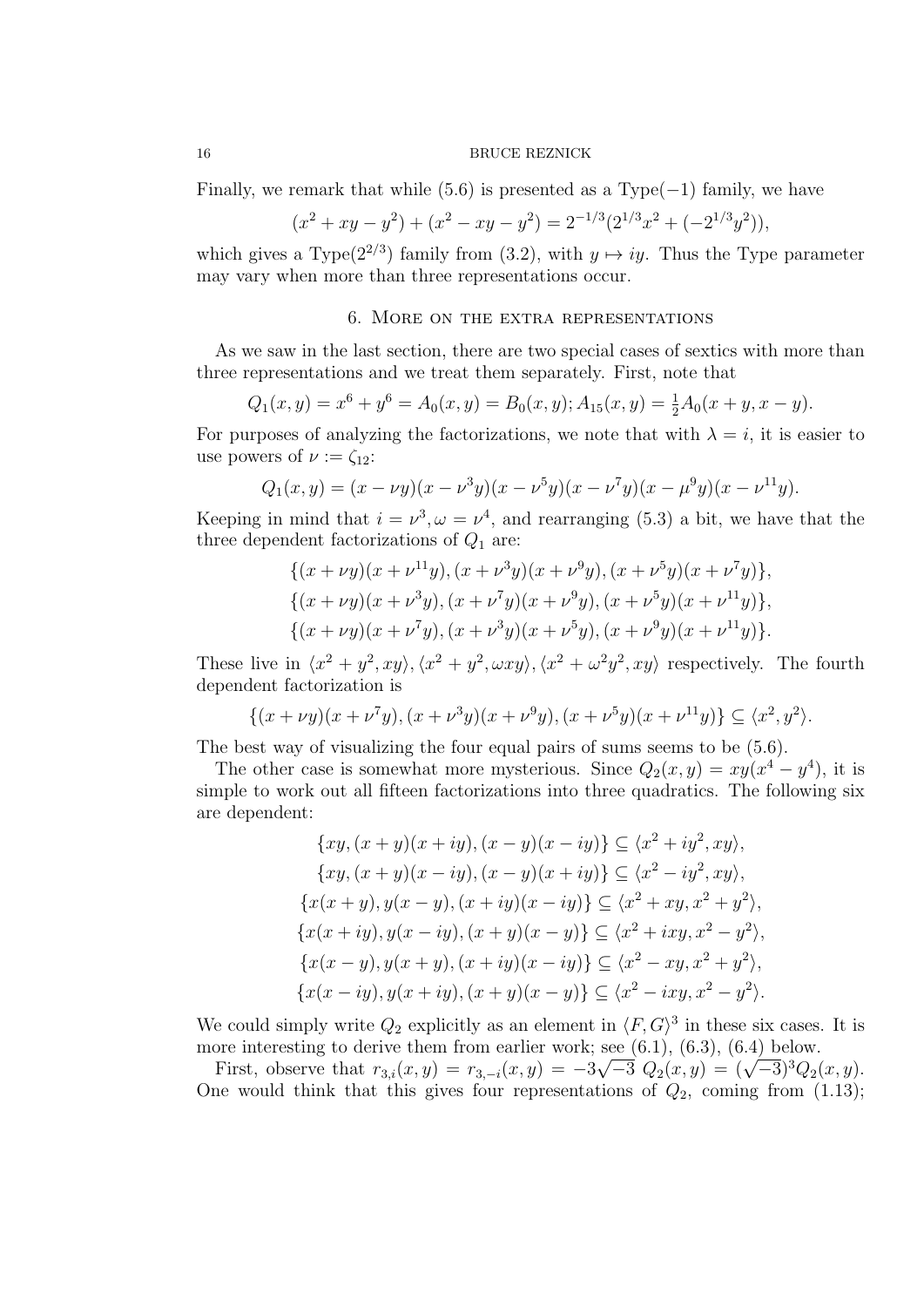however the representation for  $\lambda = -i$  is a permutation of that from  $\lambda = i$ , and there are only two distinct ones:

(6.1) 
$$
-3\sqrt{-3} Q_2(x,y) = (\nu^5 x^2 + xy + \nu y^2)^3 + (\nu^7 x^2 - xy + \nu^{11} y^2)^3,
$$

$$
3\sqrt{-3} Q_2(x,y) = (\nu^{11} x^2 + xy + \nu^7 y^2)^3 + (\nu x^2 - xy + \nu^5 y^2)^3.
$$

These come from  $\langle x^2 - ixy, x^2 - y^2 \rangle$  and  $\langle x^2 + ixy, x^2 - y^2 \rangle$  respectively. However,  $Q_2(x, y) = -iQ_2(x, iy)$ , so

(6.2) 
$$
Q_2(x, y) = f_1(x, y)^3 + f_2(x, y)^3 \implies Q_2(x, y) = (if_1(x, iy))^3 + (if_2(x, iy))^3.
$$

In this way, we immediately obtain two more representations:

(6.3) 
$$
-3\sqrt{-3} Q_2(x,y) = (\nu^{10}x^2 + xy + \nu^8 y^2)^3 + (\nu^8 x^2 - xy + \nu^{10} y^2)^3,
$$

$$
-3\sqrt{-3} Q_2(x,y) = (\nu^4 x^2 + xy + \nu^2 y^2)^3 + (\nu^2 x^2 - xy + \nu^4 y^2)^3.
$$

These are in  $\langle x^2 + xy, x^2 + y^2 \rangle$  and  $\langle x^2 - xy, x^2 + y^2 \rangle$ , as one would expect; (6.2) simply permutes the equations, and we get no more. Since  $\nu^4 = \omega$  and  $\nu^2 = -\omega^2$ , the second equation in  $(6.3)$  recovers  $(5.7)$ .

We have  $Q_2(\frac{x+y}{\sqrt{2}}, \frac{x-y}{\sqrt{2}}) = Q_2(x, y)$ , so after some simplification, we obtain the last two representations of  $Q_2$ :

(6.4) 
$$
6\sqrt{-6} Q_2(x,y) = (\zeta_8^5 x^2 + \sqrt{6} xy + \zeta_8^7 y^2)^3 + (\zeta_8 x^2 + \sqrt{6} xy + \zeta_8^3 y^2)^3.
$$

$$
6\sqrt{-6} Q_2(x,y) = (\zeta_8^7 x^2 - \sqrt{-6} xy + \zeta_8^5 y^2)^3 + (\zeta_8^3 x^2 - \sqrt{-6} xy + \zeta_8 y^2)^3.
$$

These are in  $\langle x^2 + iy^2, xy \rangle$  and  $\langle x^2 - iy^2, xy \rangle$ . Although it might seem daunting to consider checking whether any two of these six expressions are similar, the fact that they live in different subspaces shows that this is impossible.

Finally, we discuss the connection of  $Q_2$  and  $B_{5\sqrt{-2}}$ . To do so, we need an old idea of Felix Klein; see also [15, p.731]. Associate to each non-zero linear form  $\ell(x, y) = sx - ty$  the image of  $t/s \in \mathbb{C}^*$  on the unit sphere  $S^2$  under the Riemann map and vice-versa. (Assign  $\ell(x, y) = y$  to  $\infty$  and  $(0, 0, 1)$ .) The Klein set of  $p(x, y) = \prod_{j=1}^{k} (s_j x - t_j y)$  is the image of the k points  $t_j/s_j$  on  $S^2$  under the Riemann map. Every rotational symmetry of the Klein set of  $p$  has an interpretation as a symmetry of p under a linear change.

There are two particularly symmetric six-point sets on  $S<sup>2</sup>$ . One is a hexagon along a great circle, say the equator. Note that  $Q_1(x,y) = x^6 + y^6 = \prod_{j=0}^5 (x + \zeta_{12}^{2j+1}y)$ has such a hexagon as its Klein set. The other natural choice is the vertex set of a regular octahedron, and the Klein set of  $Q_2$  is  $\{\pm e_k\}$ :

$$
Q_2(x, y) = xy(x - y)(x + y)(x - iy)(x + iy) = xy(x4 - y4).
$$

One may rotate an octahedron so that the top and bottom are antipodal triangular faces parallel to the equator. One set of coordinates of the vertices is:

(6.5) 
$$
\left\{ \pm \left( \frac{2}{\sqrt{6}}, 0, \frac{\sqrt{2}}{\sqrt{6}} \right), \pm_1 \left( \frac{-1}{\sqrt{6}}, \pm_2 \frac{\sqrt{3}}{\sqrt{6}}, \frac{\sqrt{2}}{\sqrt{6}} \right) \right\}.
$$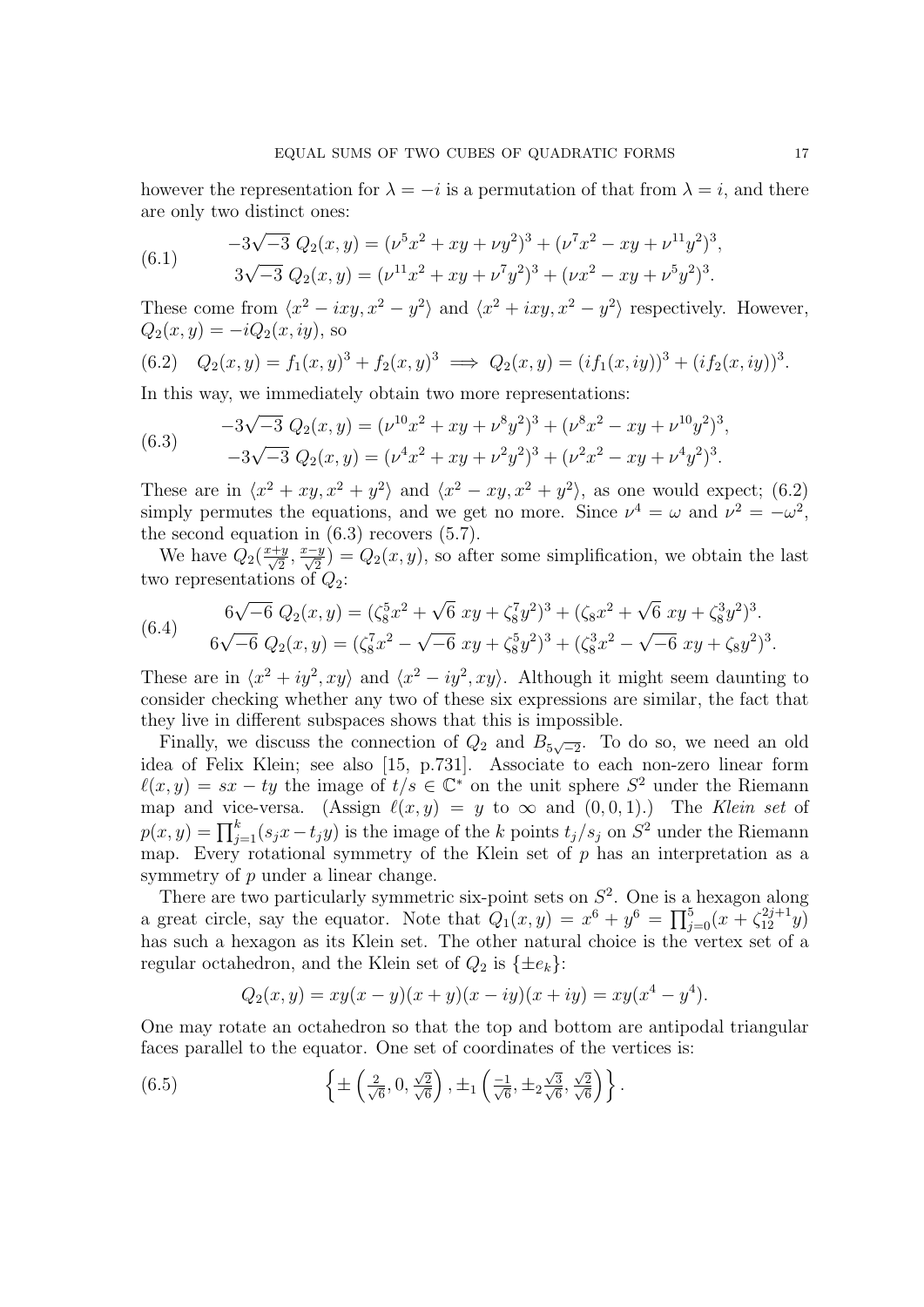The cubic which corresponds to the triangle in the northern hemisphere is

$$
(x - \lambda_0 y)(x - \omega \lambda_0 y)(x - \omega^2 \lambda_0 y) = x^3 - \frac{5 + 3\sqrt{3}}{\sqrt{2}}y^3, \quad \lambda_0 = \frac{\sqrt{6} + \sqrt{2}}{2}.
$$

Similarly, the cubic for the southern hemisphere is

$$
(x + \lambda_0^{-1}y)(x + \omega \lambda_0^{-1}y)(x + \omega^2 \lambda_0^{-1}y) = x^3 + \frac{5+3\sqrt{3}}{\sqrt{2}}y^3.
$$

Multiplying these together, we get another Klein polynomial for the octahedron:  $\tilde{Q}_2(x,y) = x^6 - 5$ √  $2x^3y^3 - y^6 \implies \tilde{Q}_2(x,iy) = x^6 + 5\sqrt{2}ix^3y^3 + y^6 = B_{5\sqrt{-2}}(x,y).$ The rotation relating  $\{\pm e_k\}$  into (6.5) inspired the coefficients of (5.5).

There are, in general,  $\frac{(3r)!}{3!(r!)^3}$  ways to arrange the 3r linear factors of a form p into three factors of degree  $r$ , and by Theorem 5.1, this gives an upper bound on the number of ways to write  $p$  as a sum of two cubes. It would be interesting to know how the actual bound grows for p. The natural analogues of  $Q_1, Q_2$  are  $x^{3r} + y^{3r}$  and  $xy(x^{3r-2} - y^{3r-2}).$ 

# 7. Other approaches to sums of two cubes

The proof of the Euler-Binet parameterization of all solutions, found for example in [6, pp.199-201], can easily be adapted to fields of characteristic zero. For our purposes, we look at rational functions over C.

**Theorem 7.1** (Euler-Binet). Suppose  $F = \mathbb{C}(x_1, \ldots, x_n)$  and suppose (7.1)  $p = f_1^3 + f_2^3 = f_3^3 + f_4^3.$ 

for pairwise distinct  $f_1, f_2, f_3, f_4 \in F$ . Then there exist  $\mu, a, b \in F$  so that

(7.2) 
$$
f_1 = \mu(1 - (a - 3b)(a^2 + 3b^2)), \quad f_2 = \mu((a + 3b)(a^2 + 3b^2) - 1),
$$

$$
(1.2) \t f_3 = \mu((a+3b) - (a^2+3b^2)^2), \t f_4 = \mu((a^2+3b^2)^2 - (a-3b)).
$$

Conversely, if  $f_1, f_2, f_3, f_4$  are given by (7.2) in terms of  $\mu, a, b$ , then  $(7.3)$   $p = f_1^3 + f_2^3 = f_3^3 + f_4^3 = 18\mu^3b(a^2 + 3b^2)(1 - (a+b)^3 - (a-b)^3 + (a^2 + 3b^2)^3)).$ *Proof.* Define  $g_i$ 's by

(7.4)  $f_1 = g_1 + g_2$ ,  $f_2 = g_1 - g_2$ ,  $f_3 = g_3 + g_4$ ,  $f_4 = g_3 - g_4$ , so that (7.1) becomes

$$
p = 2g_1(g_1^2 + 3g_2^2) = 2g_3(g_3^2 + 3g_4^2).
$$

Since  $p \neq 0$ ,  $g_1^2 + 3g_2^2 \neq 0$  as well, and we may define

(7.5) 
$$
a = \frac{g_1 g_3 + 3g_2 g_4}{g_1^2 + 3g_2^2}, \quad b = \frac{g_1 g_4 - g_3 g_2}{g_1^2 + 3g_2^2}.
$$

Observe that

(7.6) 
$$
ag_1 - 3bg_2 = g_3; \qquad bg_1 + ag_2 = g_4; \qquad a^2 + 3b^2 = \frac{g_3^2 + 3g_4^2}{g_1^2 + 3g_2^2} = \frac{g_1}{g_3}.
$$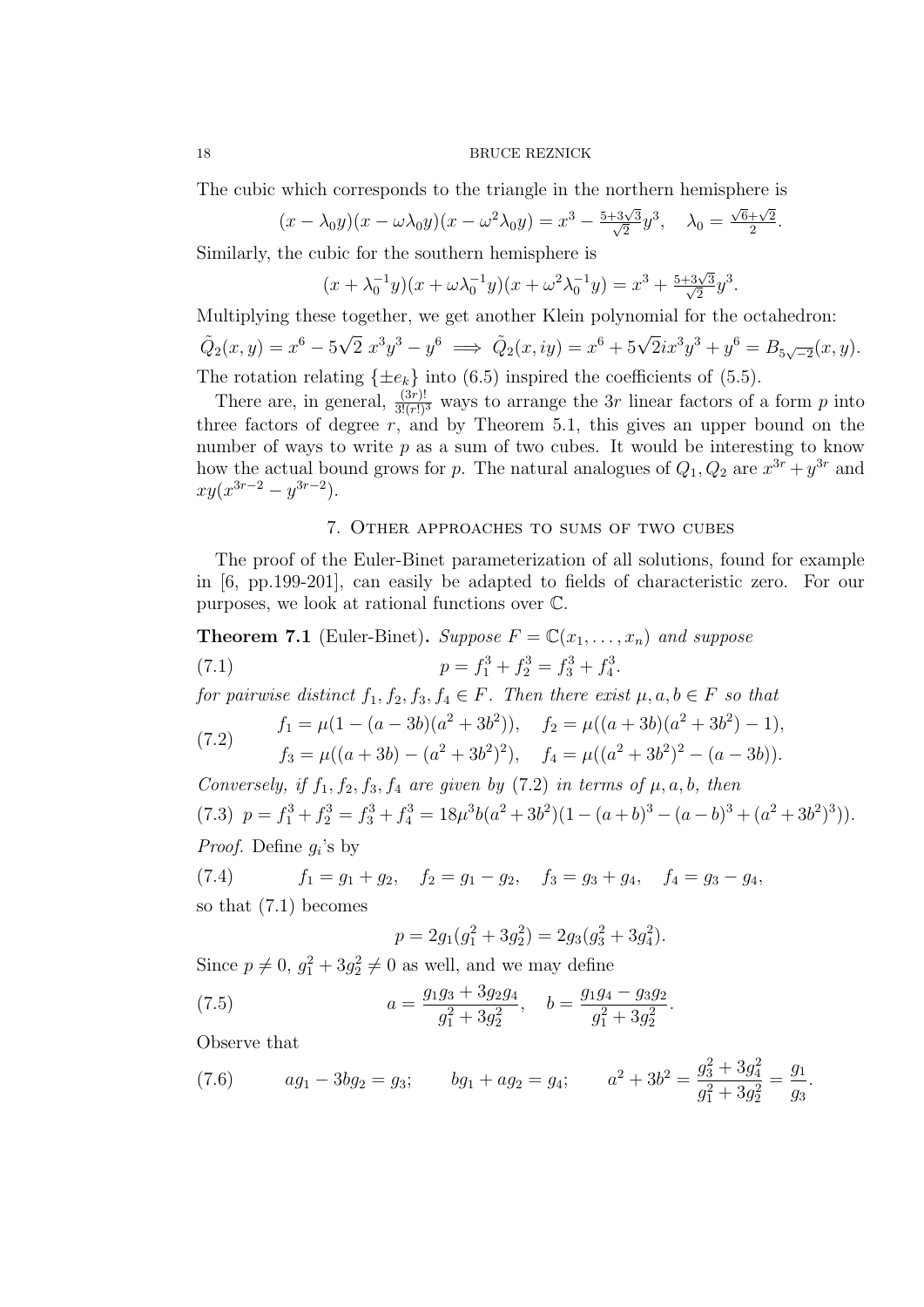(In the original derivation, taken over Q,  $(a, b)$  are defined by  $a \pm b\sqrt{-3} = \frac{g_3 \pm g_4\sqrt{-3}}{g_1 + g_2\sqrt{-3}}$  $\frac{g_3 \pm g_4 \sqrt{-3}}{g_1 \pm g_2 \sqrt{-3}},$ which is unambiguous. We cannot do this here, because some coefficient of  $g_i$  might which is unambiguous. We cannot do this here, because<br>involve  $\sqrt{-3}$ , but (7.5) recaptures the essence.) Now let

(7.7) 
$$
c = a(a^2 + 3b^2) - 1, \qquad d = 3b(a^2 + 3b^2)
$$

$$
\implies cg_1 - dg_2 = (a^2 + 3b^2)(ag_1 - 3bg_2) - g_1 = (a^2 + 3b^2)g_3 - g_1 = 0,
$$

so  $cg_1 = dg_2$ . Suppose  $c = d = 0$ . Looking at  $d = 0$ ,  $a^2 + 3b^2 = 0$  implies  $c = -1$ , so  $b = 0$ , and  $ag_1 = g_3$ , and  $ag_2 = g_4$  by (7.6), so that  $af_1 = f_3$  and  $af_2 = f_4$  implying that (7.1) is not honest. Thus  $(c, d) \neq (0, 0)$ , and we write  $(g_1, g_2)$  with  $\mu \in F$  as

(7.8) 
$$
g_1 = \mu d = 3\mu b(a^2 + 3b^2), \quad g_2 = \mu c = \mu (a(a^2 + 3b^2) - 1).
$$

Now solve for  $g_3$  and  $g_4$  from  $(7.6)$ :

(7.9) 
$$
g_3 = ag_1 - 3bg_2 = 3\mu b
$$
,  $g_4 = bg_1 + ag_2 = \mu((a^2 + 3b^2)^2 - a)$ .  
Plug back in to (7.4) and (7.5) to get (7.2).

**Corollary 7.2.** Suppose  $f_1, f_2, f_3, f_4$  are forms of degree k satisfying (7.1). Then up to a possible common factor, there exist forms  $p, q, r$  of degree  $\leq 2k$  so that

(7.10) 
$$
f_1 = r(r^3 - (p - 3q)(p^2 + 3q^2)), \quad f_2 = r((p + 3q)(p^2 + 3q^2) - r^3),
$$

$$
f_3 = r^3(p + 3q) - (p^2 + 3q^2)^2, \quad f_4 = (p^2 + 3q^2)^2 - r^3(p - 3q).
$$

*Proof.* Define  $f_1, f_2, f_3, f_4$  as above, and define a and b via (7.5) as rational functions with a common denominator, subject to possible cancellation:

(7.11) 
$$
a = \frac{p(x, y)}{r(x, y)}, \qquad b = \frac{q(x, y)}{r(x, y)}.
$$

The expressions for  $f_3, f_4$  have a formal denominator of  $r^4$ , so we take  $\mu(x, y)$  $r^4(x, y)$ , with the understanding that cancellation may occur. By substituting (7.11) into  $(7.2)$ , we obtain  $(7.10)$ .

Applying this to the quadruple  $(f_1, f_2, f_3, f_4) = (F_{6,\lambda}, -F_{4,\lambda}, F_{3,\lambda}, -F_{5,\lambda})$ , there is much cancellation and

(7.12) 
$$
a = -\frac{x^2 + y^2}{2\lambda xy}, \quad b = \frac{-i(x^2 - y^2)}{2\sqrt{3}\lambda xy}, \quad \mu = r^4 xy,
$$

so that p and q are quadratic, and r is linear. Other choices for the  $f_j$ 's lead to p, q, r of higher degree. There are  $3^4 \cdot 4! = 1944$  ways to arrange the  $f_i$ 's, counting cube roots of unity, and we cannot assert that a simpler set of parameters doesn't exist. In the famous Ramanujan case of  $12^3 + 1^3 = 10^3 + 9^3 = 1729$ , the integral version of (7.2) comes from  $(a, b, \mu) = (\frac{10}{19}, \frac{7}{19}, -\frac{361}{42})$ , but permuting 9 and 10 means that we need denominators of 266 and 333. On the other hand, the same identity flipped as  $10^3 + (-1)^3 = (-9)^3 + 12^3$  comes from  $(a, b, \mu) = (-\frac{3}{2})$  $\frac{3}{2}, \frac{1}{2}$  $(\frac{1}{2}, 1)$ . We note for later use that  $5^3 + 4^3 = (-3)^3 + 6^3$  comes from  $(a, b, \mu) = (0, 1, \frac{1}{2})$  $\frac{1}{2}$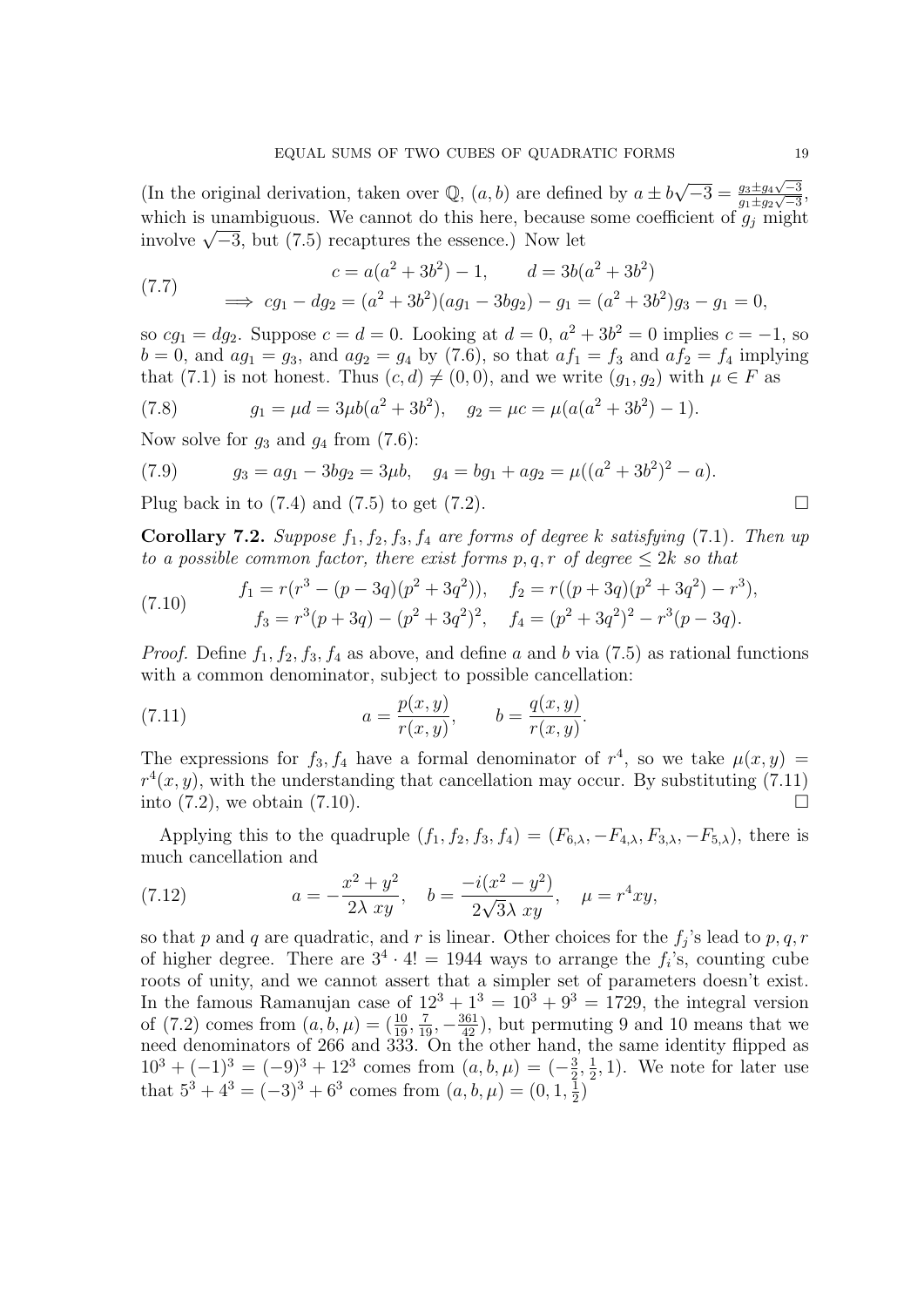The other standard approach to equal sums of cubes arises from point-addition on the curve  $X^3 + Y^3 = A$ ; see e.g. [19]. Assuming that  $(X, Y) = (X_1, Y_1), (X_2, Y_2)$  lie on this curve, the cubic equation  $(tX_1 + (1-t)Y_1)^3 + (tX_2 + (1-t)Y_2)^3 = A$  has two solutions  $t = 0, 1$ , and so the third may be computed; after simplification,

(7.13)  
\n
$$
X_3 = \frac{A(X_1 - X_2) + Y_1 Y_2 (X_2 Y_1 - X_1 Y_2)}{(X_1^2 X_2 + Y_1^2 Y_2) - (X_1 X_2^2 + Y_1 Y_2^2)},
$$
\n
$$
Y_3 = \frac{A(Y_1 - Y_2) + X_1 X_2 (X_1 Y_2 - X_2 Y_1)}{(X_1^2 X_2 + Y_1^2 Y_2) - (X_1 X_2^2 + Y_1 Y_2^2)}.
$$

This computation (usually done over  $\mathbb{Q}$ ), is still valid when  $X_i, Y_i$  are polynomials. Of course, the denominator means that the new solution is usually composed of rational functions. Somewhat astonishingly,  $(7.13)$  is applicable to  $(1.10)$ , and we present a theorem whose only proof is direct computation.

**Theorem 7.3.** If we take  $(X_1, Y_1) = (F_{1,\lambda}, F_{2,\lambda}), (X_2, Y_2) = (F_{3,\lambda}, F_{4,\lambda})$  and  $A =$  $p_{1,\lambda}(x, y)$  in (7.13), then  $(X_3, Y_3) = (F_{5,\lambda}, F_{6,\lambda})$ .

More generally, if we take the parameterizations from  $(7.2)$  to add  $(f_1, f_2)$  and  $(f_3, f_4)$ , we obtain denominators. But if we add  $(f_1, -f_4)$  and  $(f_3, -f_2)$ , which come from the flip  $f_1^3 - f_4^3 = (-f_2)^3 + f_3^3$ , we obtain a third polynomial solution which is apparently new.

$$
(7.14) \t f13 - f43 = -f23 + f33 = (\mu(1 + 2a(a2 + 3b2)))3 - (\mu(2a + (a2 + 3b2)2))3.
$$

A few caveats: even though (7.2) is a complete parameterization of solutions to two equal sums of two cubes; (7.14) is not a complete parameterization of solutions to three equal sums of two cubes. An extremely tedious application of Theorem 5.1 to the three flips of (7.2) shows that this is the only bonus representation.

As is the case with Q, there can be arbitrarily large sets of equal pairs of sums of two cubes. For example, Rouse and the author give in [16] the complete (infinite) solution to the solution over rational functions of:

$$
x^{3} + y^{3} = \left(\frac{p(x, y)}{r(x, y)}\right)^{3} + \left(\frac{q(x, y)}{r(x, y)}\right)^{3}, \quad p, q, r \in \mathbb{C}[x, y].
$$

for rational functions  $(p/r, q/r)$ . Clearing the denominator in any finite family of sums  $x^3 + y^3 = (\frac{p_i}{r_i})^3 + (\frac{q_i}{r_i})^3$ ,  $1 \le i \le N$ , gives a set of N equal sums.

We may also take an invariant-theory approach to  $N(p) \geq 1$ . In any sum of two cubes of quadratic forms:

$$
\sum_{j=1}^{2} (\alpha_{j0} x^2 + \alpha_{j1} xy + \alpha_{j2} y^2)^3 = \sum_{k=0}^{6} c_k x^{6-k} y^k,
$$

the seven  $c_k$ 's are cubic polynomials in the six  $\alpha'_{j\ell}$ s, and since  $7 > 6$ , we know that the  $c_k$ 's must be algebraically dependent. There are  $\binom{n+6}{6}$  $_{6}^{+6}$ ) monomials in the  $c_j$ 's of degree *n*; these are forms of degree  $3n$  in the  $\alpha'_{j\ell}s$ , which comprise a vector space of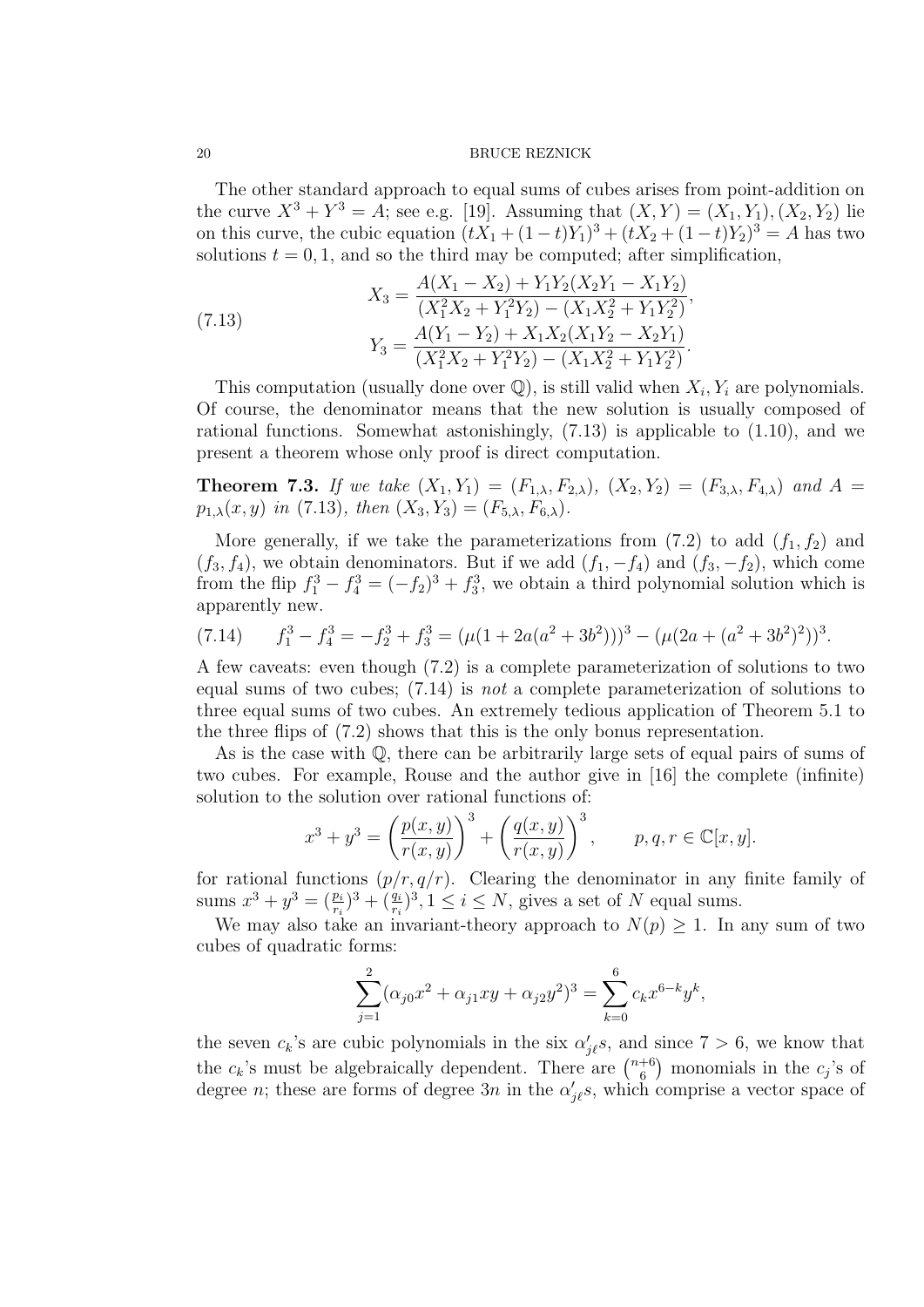dimension  $\binom{3n+5}{5}$  $\binom{n+5}{5}$ . Eventually,  $\binom{n+6}{6}$  $\binom{+6}{6} > \binom{3n+5}{5}$  $_{5}^{1+5}$ ), so there must be dependence at some degree *n*. Unfortunately, the smallest *n* for which this happens is  $n = 1442$ .

We can be less brute-force and apply Theorem 5.1. Suppose our given cubic  $p$  is a sum of two cubes, factor it and expand it in the usual way. Write  $p$  as

$$
\sum_{k=0}^{6} c_k x^{6-k} y^k = c_0 \left( x^6 + \sum_{k=1}^{6} e_k x^{6-k} y^k \right) = c_0 \prod_{j=1}^{6} (x + r_j y),
$$

where the  $e_k$ 's are the elementary symmetric functions in the  $r_j$ 's. As noted earlier, there are 15 ways to divide the 6  $r_j$ 's into 3 pairs of roots, and the condition that the quadratic factors be dependent is equivalent to the vanishing of

$$
H(r) := \prod_{\ell=1}^{15} \begin{vmatrix} 1 & 1 & 1 \\ r_{\sigma_{\ell}(1)} + r_{\sigma_{\ell}(2)} & r_{\sigma_{\ell}(3)} + r_{\sigma_{\ell}(4)} & r_{\sigma_{\ell}(5)} + r_{\sigma_{\ell}(6)} \\ r_{\sigma_{\ell}(1)}r_{\sigma_{\ell}(2)} & r_{\sigma_{\ell}(3)}r_{\sigma_{\ell}(4)} & r_{\sigma_{\ell}(5)}r_{\sigma_{\ell}(6)} \end{vmatrix}.
$$

where the product is taken over a suitable subset of  $S_6$ . (Of course  $H(r) = 0$  even if the factors are dependent, so this is a necessary but not sufficient condition.) Mathematica can compute  $H(r)$  without too much difficulty, and in a few hours transform it into a symmetric function in the  $e_k$ 's of degree 15. Now write  $e_k =$  $c_k/c_0$ , make the substitution and multiply by  $c_0^{15}$  to get the relation. It has 1360 terms and is *isobaric* in the old sense: each monomial  $\prod c_k^{m_k}$  in the product has  $\sum m_k = 15, \sum km_k = 45$ . It seems likely that this is the skew invariant called  $I_{15}$  in the old literature. For more information, see [5], especially §143, §244 and Examples 20 and 21 on pp.315-6. The original discovery is attributed there to Joubert.

Finally, here are some of the quadratic parameterizations of (1.6) which can be found in the literature. The earliest one found in [4, p.554] was in J. R. Young's 1816 book Algebra, in S. Ward's edition of 1832, and in 1895, by the self-taught mathematician Artemas Martin (see [1]) in a journal he wrote, edited and typeset:

(7.15) 
$$
(x^2 + 16xy - 21y^2)^3 + (-x^2 + 16xy + 21y^2)^3 + (2x^2 - 4xy + 42y^2)^3
$$

$$
= (2x^2 + 4xy + 42y^2)^3.
$$

This is a Type(4) family. In fact, Young presented a one-parameter family of such solutions, of Type $(n^2)$ , which homogenizes to

(7.16) 
$$
(nx^{2} - 6nxy + 3(n^{7} - n)y^{2})^{3} + (-x^{2} + 6n^{3}xy + 3(n^{6} - 1)y^{2})^{3}
$$

$$
= (nx^{2} + 6nxy + 3(n^{7} - n)y^{2})^{3} + (-x^{2} - 6n^{3}xy + 3(n^{6} - 1)y^{2})^{3}.
$$

By Theorem 1.1, these are similar to the Narayanan solutions from a century later, and since their sum is an even polynomial, there isn't a third representation.

Hirschhorn has written several papers which explore Ramanujan's approach to (1.6) and related questions. In [7], he conjectured that an "amazing" identity of Ramanujan in his "Lost Notebook" could be proved via the Type(4) identity

$$
(7.17) \ (x^2 + 7xy - 9y^2)^3 + (2x^2 - 4xy + 12y^2)^3 = (2x^2 + 10y^2)^3 + (x^2 - 9xy - y^2)^3,
$$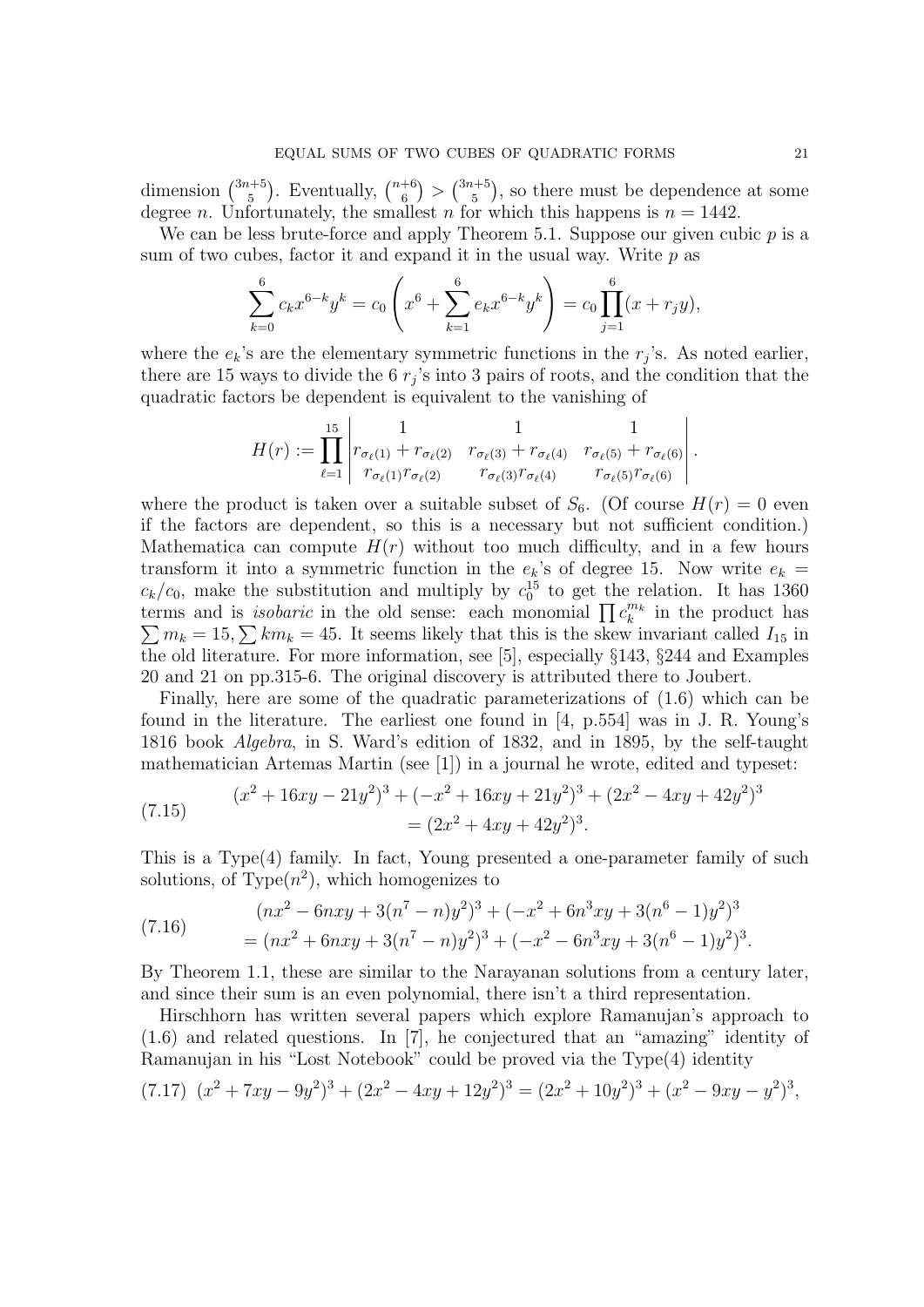and in [8, p.388], he derived this as a special case of a more general formula, which homogenizes to the Type $(n^2)$  identity:

(7.18) 
$$
(3x^2 + 6n^3xy + (1 - n^6)y^2)^3 + (3nx^2 - 6nxy + (n^7 - n)y^2)^3
$$

$$
= (3x^2 - 6n^3xy + (1 - n^6)y^2)^3 + (3nx^2 + 6nxy + (n^7 - n)y^2)^3.
$$

Sándor  $[18]$  gave a beautiful solution to  $(1.6)$  as a conditional polynomial identity. (In 1873, Korneck [4, p.556] (see [18, p.122]) gave a similar family of identities.) Suppose  $(w_1, w_2, w_3, w_4) \in \mathbb{C}^4$  satisfy

(7.19) 
$$
w_1^3 + w_2^3 = w_3^3 + w_4^3,
$$

and define  $h_i = h_i(x, y)$  by

(7.20)  
\n
$$
h_1 = w_1(w_1 + w_2)x^2 - (w_3^2 - w_4^2)xy - w_2(w_3 + w_4)y^2,
$$
\n
$$
h_2 = w_2(w_1 + w_2)x^2 + (w_3^2 - w_4^2)xy - w_1(w_3 + w_4)y^2,
$$
\n
$$
h_3 = w_3(w_1 + w_2)x^2 - (w_1^2 - w_2^2)xy - w_4(w_3 + w_4)y^2,
$$
\n
$$
h_4 = w_4(w_1 + w_2)x^2 + (w_1^2 - w_2^2)xy - w_3(w_3 + w_4)y^2.
$$

Then

$$
(7.21) \quad h_1^3 + h_2^3 - h_3^3 - h_4^3 = (w_1^3 + w_2^3 - w_3^3 - w_4^3)((w_1 + w_2)x^2 + (w_3 + w_4)y^2)^3 = 0
$$

and

(7.22) 
$$
\frac{h_1 + h_2}{h_3 + h_4} = \frac{w_1 + w_2}{w_3 + w_4};
$$

that is,  $\{h_j(x, y)\}\)$  forms a Type $(\frac{w_1+w_2}{w_3+w_4})$  family.

Observe that in any solution to  $(1.6)$ , the coefficients of  $x^2$ , say  $(w_i)$  up to multiple, must satisfy  $(7.19)$ . Sándor, in [18] divides into two cases, depending on whether (7.19) has distinct or repeated entries. First assume that the cubes do not pair off. If  $(w_i) \subset \mathbb{C}^4$  satisfies (7.19), then for every choice of x, y,  $(h_i(x, y))$  will also satisfy  $(7.19)$  (Theorem 1). If  $w_i, x, y \in \mathbb{Z}$ , and  $(7.20)$  holds then  $(7.21)$  and  $(7.22)$  will hold as well (Theorem 2), and conversely, if  $w_i, h_i \in \mathbb{Z}^4$  are solutions to (7.19) and satisfy (7.22), then there exist  $x, y \in \mathbb{Z}$  so that  $h_i = h_i(x, y)$ , up to multiple, in the sense of (7.20) (Theorem 3). Theorem 4 states, in effect, that the quotients that may arise in  $(7.22)$  are those that can be represented by  $a^2 + 3b^2$  over Q. Similar results hold if the  $(w_i)$  pair off, either as coefficients of  $x^2$  or  $y^2$  in (??) (Theorems 5,6,7).

Finally, we return to the question of which values of T arise for solutions in  $\mathbb{Q}[x, y]$ . Again, we thank the referee for pointing in this direction.

**Theorem 7.4.** In any solution to (1.6) with  $f_j \in \mathbb{Q}[x, y]$  of Type(T), we have  $T =$  $a^2 + 3b^2$  with  $a, b \in \mathbb{Q}$ . Conversely, if  $T = a^2 + 3b^2$  with  $a, b \in \mathbb{Q}$ , then there is a solution to (1.6) of Type(T) with  $f_i \in \mathbb{Q}[x, y]$ .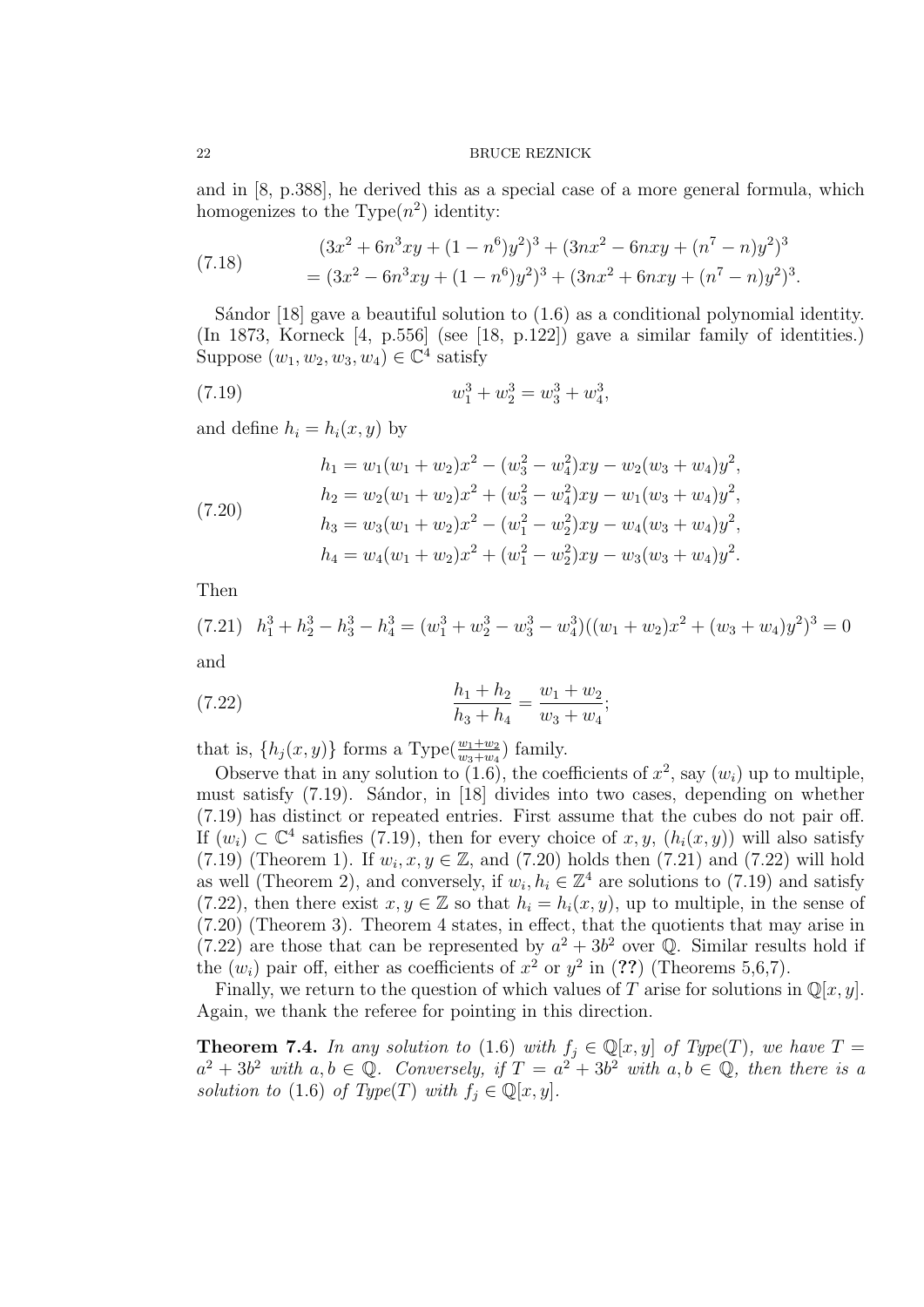*Proof.* By Theorem 4.3 and  $(4.4)$ , for any type T family, we have

(7.23) 
$$
T = \frac{f_3^2 - f_3 f_4 + f_4^2}{f_1^2 - f_1 f_2 + f_2^2} = \frac{(2f_3 - f_4)^2 + 3f_4^2}{(2f_1 - f_2)^2 + 3f_2^2}
$$

Suppose  $f_j \in \mathbb{Q}[x, y]$ . Since  $gcd(f_1, f_2) = 1$ , the denominator is never 0, and upon evaluating the right-hand side at  $(x, y) = (1, 0)$ , say, we have for certain rationals  $c_j$ :

.

(7.24) 
$$
T = \frac{c_1^2 + 3c_2^2}{c_3^2 + 3c_4^2} = \left(\frac{c_1c_3 + 3c_2c_4}{c_3^2 + 3c_4^2}\right)^2 + 3\left(\frac{c_1c_4 - c_2c_3}{c_3^2 + 3c_4^2}\right)^2.
$$

Conversely, suppose  $T = a^2 + 3b^2$  with  $a, b \in \mathbb{Q}$ . Define  $f_i \in \mathbb{C}$  by (7.2) with  $\mu \neq 0$ . Then by (7.4) and (7.6),

$$
f_1^3 + f_2^3 = f_3^3 + f_4^3;
$$
 
$$
\frac{f_1 + f_2}{f_3 + f_4} = \frac{2g_1}{2g_3} = a^2 + 3b^2.
$$

Now let  $w_i = f_i$  and apply the construction from (7.20) to obtain a Type(T) family with coefficients in  $\mathbb{Q}[x, y]$ .

We remark that a (complicated) Type $(a^2+3b^2)$  family on  $\mathbb{Q}[x, y]$  also comes from an appropriate scaling of  $\mathcal{F}_{2,\sqrt{a^2+3b^2}}$  under the linear change

$$
(x, y) \mapsto \left(-\sqrt{a^2 + 3b^2} x + \frac{a + \sqrt{-3}b}{\sqrt{a^2 + 3b^2}} y, \quad (a + \sqrt{-3} b)x - y\right).
$$

In the simplest non-square case,  $T = a^2 + 3b^2 = 3$ . Putting  $(a, b, \mu) = (0, 1, \frac{1}{2})$  $\frac{1}{2})$ in (7.2) gives  $5^3 + 4^3 = (-3)^3 + 6^3$ , and putting  $(w_1, w_2, w_3, w_4) = (5, 4, -3, 6)$  into (7.20) yields four quadratics, so that (up to a factor of 3),

$$
h_1(x, y) = 15x^2 + 9xy - 4y^2, \quad h_2(x, y) = 12x^2 - 9xy - 5y^2,
$$
  

$$
h_3(x, y) = -9x^2 - 3xy - 6y^2, \quad h_4(x, y) = 18x^2 + 3xy + 3y^2.
$$

Finally, since  $h_1^3 + h_2^3 = h_3^3 + h_4^3$  and  $h_1 + h_2 = 3(h_3 + h_4)$ , the two flips have each have a third representation; namely,

$$
h_1^3 - h_4^3 = h_3^3 - h_2^3 = \left(\frac{3}{2}x^2 - 18xy + \frac{1}{2}y^2\right)^3 - \left(\frac{27}{2}x^2 - 6xy + \frac{9}{2}y^2\right)^3;
$$
  
\n
$$
h_1^3 - h_3^3 = h_4^3 - h_2^3 = \left(\frac{216}{13}x^2 + \frac{165}{13}xy + \frac{72}{13}y^2\right)^3 - \left(\frac{102}{13}x^2 + \frac{261}{13}xy + \frac{34}{13}y^2\right)^3.
$$

# 8. Acknowledgments

This project began 20 years ago when Bruce Berndt gave a seminar at Illinois about  $(1.1)$  and  $(1.2)$ . The author foolishly believed that an algebraic approach would easily lead to all solutions, and posted a proof-free online set of notes [13] in 2000. Eventually, it has produced this article and an earlier companion paper studying higher powers, [15]. He wishes to thank his present and former colleagues Michael Bennett, Bruce Berndt, Nigel Boston, Dan Grayson and Jeremy Rouse for helpful conversations, and Andrew Bremner, Noam Elkies and Michael Hirschhorn for encouraging and useful emails over the years. He also wants to thank the referee